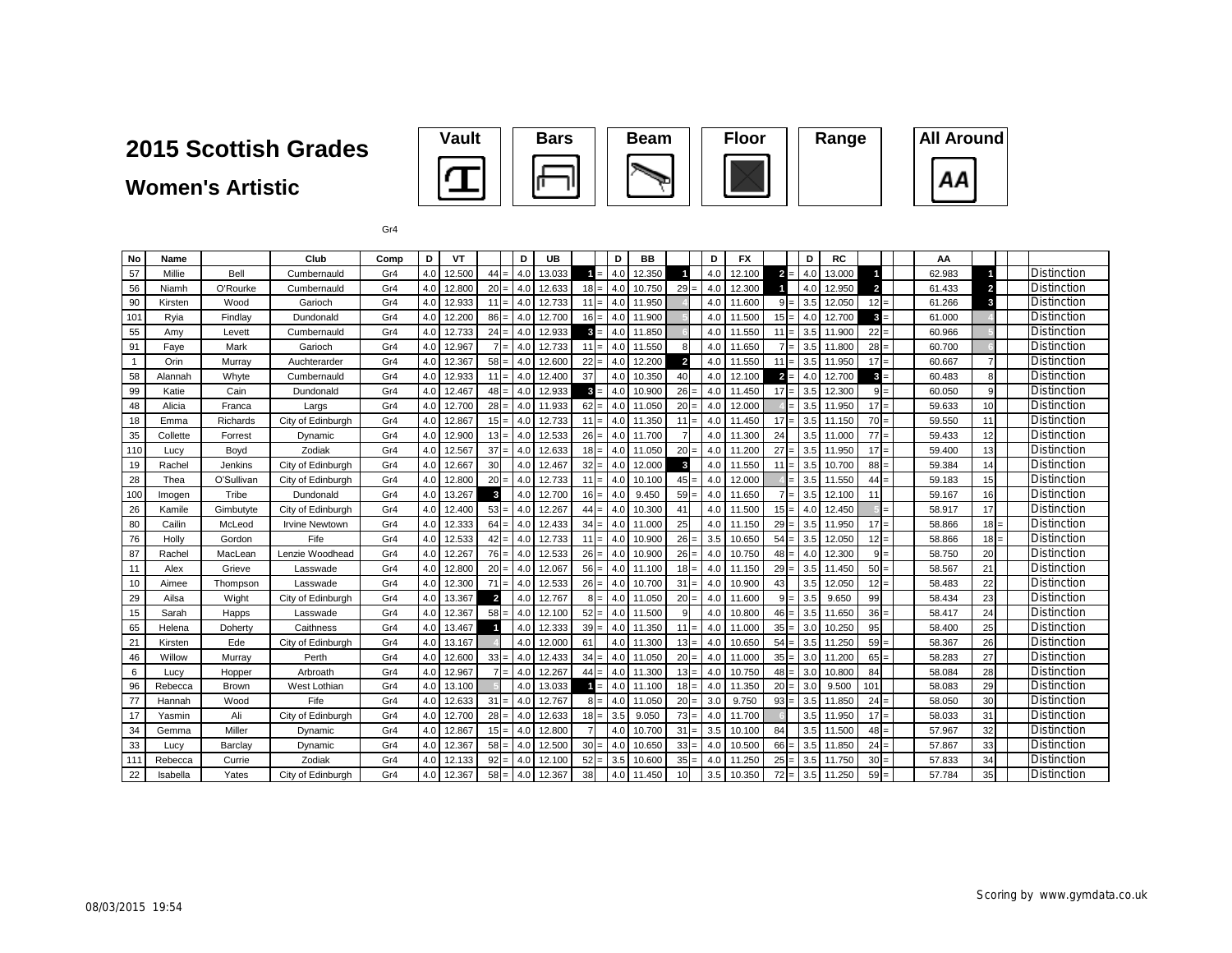|                |          |                         | 2015 Scottish Grades  |     | Vault         |                | <b>Bars</b>   |                 |     | <b>Beam</b> |     |     | <b>Floor</b> |         | Range         |                 | <b>All Around</b> |    |             |
|----------------|----------|-------------------------|-----------------------|-----|---------------|----------------|---------------|-----------------|-----|-------------|-----|-----|--------------|---------|---------------|-----------------|-------------------|----|-------------|
|                |          | <b>Women's Artistic</b> |                       |     |               |                |               |                 |     |             |     |     |              |         |               |                 | ΑА                |    |             |
| 82             | Leah     | Grav                    | Hamilton              | Gr4 | 12.733<br>4.0 | $24 =$         | 4.0<br>12.467 | $32 =$          | 3.5 | 10.200      | 44  | 3.0 | 9.900        | 88      | 4.0<br>12.400 | 8 <sup>1</sup>  | 57.700            | 36 | Distinction |
| 109            | Darcey   | Coulston                | Zodiak                | Gr4 | 4.0<br>12.400 | $53 =$         | 3.5<br>11.067 | 92              | 4.0 | 10.250      | 42  | 4.0 | 11.400       | 19      | 4.0<br>12.450 |                 | 57.567            | 37 | Distinction |
| 14             | Amanda   | Roe                     | Lasswade              | Gr4 | 4.0<br>12.833 | 19             | 4.0<br>11.800 | 69              | 4.0 | 10.100      | 45  | 4.0 | 11.100       | 31      | 3.5<br>11.700 | 33              | 57.533            | 38 | Distinction |
| 64             | Jenna    | Saunders                | Caithness             | Gr4 | 4.0<br>12.867 | $15 =$         | 4.0<br>12.533 | $26 =$          | 4.0 | 9.850       | 53  | 4.0 | 10.850       | $44 =$  | 3.0<br>11.400 | 53              | 57.500            | 39 | Distinction |
| 102            | Ellie    | Cambridge               | Dundonald             | Gr4 | 12.267<br>4.0 | $76 =$         | 4.0<br>12.167 | $48 =$          | 4.0 | 10.550      | 37  | 3.0 | 9.850        | $89 =$  | 4.0<br>12.450 |                 | 57.284            | 40 | Commended   |
| 62             | Abigail  | <b>Buxton</b>           | Allander              | Gr4 | 4.0<br>12.167 | $88 =$         | 4.0<br>11.700 | $73 =$          | 4.0 | 11.250      | 15  | 3.5 | 11.250       | 25      | 3.0<br>10.850 | 83              | 57.217            | 41 | Commended   |
| 78             | Mairead  | O'Connor                | <b>Irvine Newtown</b> | Gr4 | 4.0<br>12.600 | $33 =$         | 12.133<br>4.0 | 50              | 4.0 | 10.650      | 33  | 4.0 | 10.200       | $78 =$  | 3.5<br>11.550 | 44              | 57.133            | 42 | Commended   |
| 81             | Lucy     | Mutch                   | Hamilton              | Gr4 | 12.567<br>4.0 | 37             | 4.0<br>12.500 | 30 <sup>1</sup> | 4.0 | 10.100      | 45  | 4.0 | 11.200       | $27 =$  | 2.5<br>10.700 | 88:             | 57.067            | 43 | Commended   |
| 20             | Camrin   | Morgan                  | City of Edinburgh     | Gr4 | 4.0<br>12.433 | 51             | 4.0<br>11.700 | $73 =$          | 3.5 | 10.000      | 50  | 4.0 | 11.350       | 20      | 3.5<br>11.300 | 56              | 56.783            | 44 | Commended   |
| 30             | Emily    | Hutton                  | City of Edinburgh     | Gr4 | 4.0<br>12.233 | $83 =$         | 12.033<br>4.0 | 60              | 4.0 | 11.250      | 15  | 4.0 | 9.750        | $93 =$  | 3.5<br>11.400 | 53              | 56.666            | 45 | Commended   |
| 27             | Ella     | Hurst                   | City of Edinburgh     | Gr4 | 4.0<br>12.100 | $96 =$         | 4.0<br>12.300 | 41              | 4.0 | 9.550       | 57  | 3.5 | 11.000       | $35 =$  | 3.5<br>11.450 | 50 <sub>1</sub> | 56.400            | 46 | Commended   |
| 85             | Lana     | MacKay                  | Meadowbank            | Gr4 | 4.0<br>12.267 | $76 =$         | 4.0<br>11.833 | $66 =$          | 3.5 | 9.750       | 54  | 4.0 | 10.550       | $61 =$  | 3.5<br>11.800 | 28              | 56.200            | 47 | Commended   |
| 41             | Rose     | Sellarajah              | DGC <sub>2K</sub>     | Gr4 | 4.0<br>12.600 | $33 =$         | 12.067<br>4.0 | 56              | 2.5 | 8.500       | 88  | 4.0 | 10.950       | $40 =$  | 3.5<br>11.900 | 22              | 56.017            | 48 | Commended   |
| 31             | Honor    | Martin                  | City of Edinburgh     | Gr4 | 4.0<br>12.900 | $13 =$         | 4.0<br>12.300 | 41              | 3.0 | 8.250       | 92  | 3.5 | 11.550       | $111 =$ | 3.0<br>10.950 | 79              | 55.950            | 49 | Commended   |
| 75             | Caitlin  | Anderson                | Chalky's              | Gr4 | 4.0<br>12.567 | $37 =$         | 4.0<br>11.100 | 91              | 4.0 | 9.350       | 65  | 4.0 | 11.000       | 35      | 3.5<br>11.850 | 24              | 55.867            | 50 | Commended   |
| 25             | Katv     | Stephen                 | City of Edinburgh     | Gr4 | 4.0<br>12.333 | $64 =$         | 4.0<br>12.167 | 48              | 3.5 | 10.000      | 50  | 3.5 | 10.150       | 81      | 3.5<br>11.200 | 65              | 55.850            | 51 | Commended   |
| 23             | Cara     | Johnston                | City of Edinburgh     | Gr4 | 12.333<br>4.0 | $64 =$         | 4.0<br>12.567 | 24              | 3.5 | 9.400       | 62  | 4.0 | 10.500       | $66 =$  | 3.5<br>11.000 | 77              | 55.800            | 52 | Commended   |
| 54             | Emma     | Johnston                | City of Aberdeen      | Gr4 | 4.0<br>12.400 | $53 =$         | 4.0<br>12.300 | 41              | 3.0 | 8.950       | 76  | 4.0 | 10.550       | 61      | 3.5<br>11.600 | 38              | 55.800            | 52 | Commended   |
| 72             | Tia      | Morton                  | Chalky's              | Gr4 | 4.0<br>12.467 | $48 =$         | 4.0<br>11.467 | 81              | 3.0 | 9.150       | 69  | 4.0 | 10.650       | 54      | 3.5<br>12.050 | 12              | 55.784            | 54 | Commended   |
| 69             | Isla     | Howie                   | Levenmouth            | Gr4 | 12.567<br>4.0 | $37 =$         | 4.0<br>11.733 | 71              | 3.5 | 9.600       | 56  | 4.0 | 10.650       | $54 =$  | 3.0<br>11.200 | 65:             | 55.750            | 55 | Commended   |
| 9              | Alex     | McInnes                 | Lasswade              | Gr4 | 4.0<br>12.400 | $53 =$         | 4.0<br>12.100 | 52              | 4.0 | 9.750       | 54  | 4.0 | 10.700       | 52      | 3.0<br>10.750 | 85              | 55.700            | 56 | Commended   |
| 42             | Maisie   | Jackson                 | Perth                 | Gr4 | 4.0<br>12.633 | 31             | 4.0<br>12.133 | 50              | 4.0 | 9.100       | 71  | 4.0 | 10.550       | 61      | 3.5<br>11.150 | 70              | 55.566            | 57 | Commended   |
| 68             | Jasmine  | <b>Black</b>            | Midlothian            | Gr4 | 4.0<br>12.033 | 100            | 4.0<br>10.933 | 97              | 4.0 | 9.950       | 52  | 4.0 | 11.350       | $20 =$  | 3.0<br>11.300 | 56              | 55.566            | 57 | Commended   |
| 66             | Corey    | Fraser                  | Caithness             | Gr4 | 4.0<br>13.067 |                | 4.0<br>11.067 | $92 =$          | 3.5 | 10.100      | 45  | 3.5 | 10.050       | 85      | 3.0<br>11.250 | 59              | 55.534            | 59 | Commended   |
| $\overline{7}$ | Ashleigh | McCrank                 | Arbroath              | Gr4 | 4.0<br>12.333 | 64             | 4.0<br>11.067 | 92              | 4.0 | 9.450       | 59  | 4.0 | 11.350       | 20      | 3.0<br>11.250 | 59              | 55.450            | 60 | Commended   |
| 40             | Katy     | McNair                  | East Kilbride         | Gr4 | 4.0<br>12.133 | $92 =$         | 4.0<br>11.833 | $66 =$          | 4.0 | 10.750      | 29  | 3.5 | 9.500        | $95 =$  | 3.0<br>11.100 | $74 =$          | 55.316            | 61 | Commended   |
| 12             | Rachel   | Scott                   | Lasswade              | Gr4 | 4.0<br>12.600 | $33 =$         | 4.0<br>12.067 | $56 =$          | 3.0 | 9.050       | 73  | 3.0 | 9.850        | $89 =$  | 3.5<br>11.700 | 33 <sub>1</sub> | 55.267            | 62 | Commended   |
| 60             | Alisha   | McKinnel                | <b>Dumfries Y</b>     | Gr4 | 12.333<br>4.0 | $64 =$         | 4.0<br>11.833 | 66              | 3.0 | 8.600       | 84  | 4.0 | 10.700       | $52 =$  | 3.5<br>11.750 | 30              | 55.216            | 63 | Commended   |
| 59             | Eve      | Leonard                 | Dumfries Y            | Gr4 | 4.0<br>12.967 | $\overline{7}$ | 4.0<br>11.667 | $75 =$          | 3.5 | 8.850       | 82  | 3.5 | 10.300       | 75      | 3.5<br>11.350 | 55              | 55.134            | 64 | Commended   |
| 92             | Jemma    | Muirhead                | Kestrel               | Gr4 | 12.367<br>4.0 | $58 =$         | 10.833<br>4.0 | 100             | 4.0 | 9.450       | 59  | 4.0 | 10.450       | 71      | 12.000<br>4.0 | 16              | 55.100            | 65 | Commended   |
| 84             | Oakleigh | Robertsor               | Meadowbank            | Gr4 | 4.0<br>12.200 | $86 =$         | 4.0<br>11.533 | 79              | 3.5 | 9.500       | 58  | 4.0 | 10.800       | 46      | 3.5<br>10.900 | 82              | 54.933            | 66 | Commended   |
| 13             | Rosie    | Stone                   | Lasswade              | Gr4 | 4.0<br>12.300 | 71             | 4.0<br>12.833 |                 | 4.0 | 11.250      | 15  | 3.0 | 7.050        | 107     | 3.5<br>11.450 | 50 <sub>1</sub> | 54.883            | 67 | Commended   |
| 44             | Victoria | Mathieson               | Perth                 | Gr4 | 4.0<br>12.567 | $37 =$         | 12.767<br>4.0 | 8               | 3.5 | 9.400       | 62  | 4.0 | 10.500       | 66      | 3.5<br>9.600  | 100             | 54.834            | 68 | Commended   |
| 32             | Megan    | Newby                   | City of Edinburgh     | Gr4 | 12.767<br>4.0 | 23             | 4.0<br>11.900 | 64              | 3.5 | 8.900       | 80  | 4.0 | 10.850       | 44      | 3.0<br>10.400 | 94              | 54.817            | 69 | Commended   |
| 107            | Abbie    | Hughes                  | Zodiak                | Gr4 | 12.433<br>4.0 | 51             | 4.0<br>11.500 | 80              | 3.5 | 8.600       | 84  | 4.0 | 10.550       | $61 =$  | 3.5<br>11.600 | 38:             | 54.683            | 70 | Commended   |
| 16             | Elise    | Marwick                 | Lasswade              | Gr4 | 12.333<br>4.0 | $64 =$         | 12.267<br>4.0 | 44              | 3.0 | 7.500       | 100 | 4.0 | 11.050       | 32      | 3.5<br>11.500 | 48              | 54.650            | 71 | Commended   |
| 45             | Ellie    | Magee                   | Perth                 | Gr4 | 4.0<br>12.967 | $7 =$          | 4.0<br>12.600 | 22              | 3.5 | 9.400       | 62  | 3.5 | 8.950        | 103     | 3.5<br>10.650 | 91              | 54.567            | 72 | Commended   |
| 88             | Holli    | Muirhead                | <b>Irvine Bay</b>     | Gr4 | 4.0<br>12.133 | $92 =$         | 11.300<br>4.0 | 84              | 3.5 | 10.600      | 35  | 3.5 | 9.350        | $98 =$  | 3.0<br>11.150 | $70 =$          | 54.533            | 73 | Commended   |
| 79             | Rachel   | Ross                    | <b>Irvine Newtown</b> | Gr4 | 4.0<br>12.533 | $42 =$         | 10.933<br>4.0 | 97<br>$=$       | 3.5 | 8.800       | 83  | 4.0 | 10.950       | $40 =$  | 3.0<br>11.250 | $59 =$          | 54.466            | 74 | Commended   |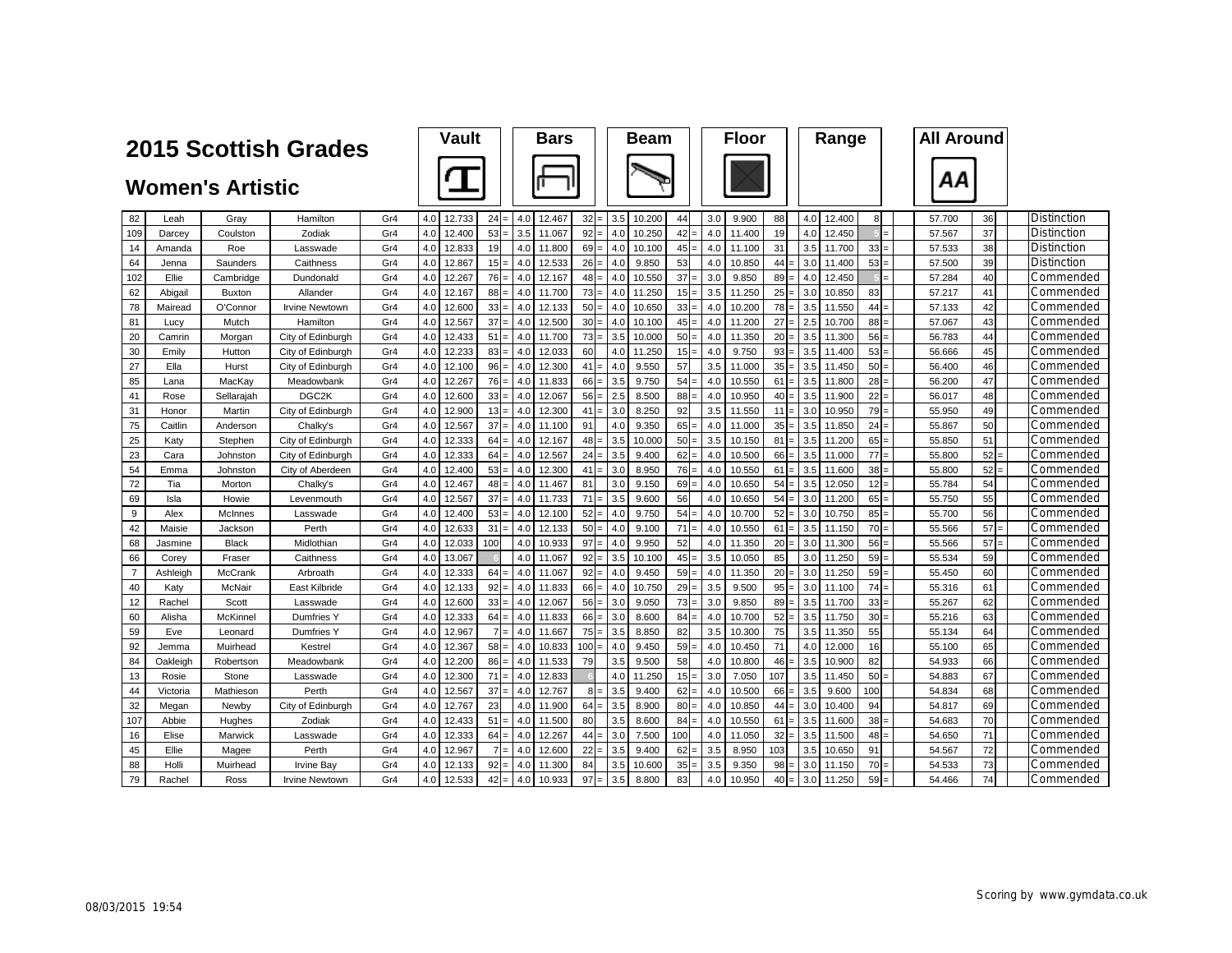|                |            | <b>2015 Scottish Grades</b> |                          |     | Vault |        |         | <b>Bars</b> |        |                 | <b>Beam</b> |        |                                | <b>Floor</b> |        |                 | Range            |            | <b>All Around</b> |        |     |           |
|----------------|------------|-----------------------------|--------------------------|-----|-------|--------|---------|-------------|--------|-----------------|-------------|--------|--------------------------------|--------------|--------|-----------------|------------------|------------|-------------------|--------|-----|-----------|
|                |            | <b>Women's Artistic</b>     |                          |     |       |        |         |             |        |                 |             |        |                                |              |        |                 |                  |            |                   | ΑА     |     |           |
| 106            | Jacqueline | Gibson                      | Zodiak                   | Gr4 | 4.0   | 12.267 | $76 =$  | 4.0         | 11.800 | 69              | 3.0         | 8.500  | 88                             | 4.0          | 10.150 | 81              |                  | 3.5 11.600 | $38 =$            | 54.317 | 75  | Commended |
| 103            | Michaela   | Currie                      | <b>Scottish Tumblers</b> | Gr4 | 4.0   | 12.000 | 101     | 4.0         | 10.100 | 104             | 3.5         | 10.500 | 39                             | 3.5          | 9.850  | 89              |                  | 3.5 11.850 | 24:               | 54.300 | 76  | Commended |
| 83             | Ciara      | Miller                      | Meadowbank               | Gr4 | 4.0   | 12.267 | $76 =$  | 4.0         | 12.333 | 39 <sub>l</sub> | 4.0         | 9.350  | 65                             | 3.0          | 9.200  | 100             | 3.5              | 11.100     | $74 =$            | 54.250 | 77  | Commended |
| 37             | Keira      | Carson                      | East Kilbride            | Gr4 | 4.0   | 12.100 | $96 =$  | 4.0         | 11.933 | 62              | 3.5         | 9.200  | 68                             | 3.5          | 10.250 | 76              | 3.5              | 10.750     | 85                | 54.233 | 78  | Commended |
| 95             | Gemma      | Saunderson                  | West Lothian             | Gr4 | 4.0   | 12.867 | $15 =$  | 4.0         | 12.867 |                 | 3.0         | 5.850  | 108                            | 4.0          | 11.000 | $35 =$          | 3.5 <sub>1</sub> | 11.600     | 38 <sup>1</sup>   | 54.184 | 79  | Commended |
| 63             | Niamh      | Sutherland                  | Allander                 | Gr4 | 4.0   | 11.500 | 107     | 4.0         | 12.433 | 34              | 4.0         | 8.600  | 84                             | 4.0          | 10.650 | 54              | 3.0 <sub>1</sub> | 10.950     | 79                | 54.133 | 80  | Commended |
| 47             | Katie      | Young                       | Perth                    | Gr4 | 4.0   | 12.400 | $53 =$  | 4.0         | 12.100 | 52              | 4.0         | 10.050 | 49                             | 3.5          | 10.150 | $81 =$          | 3.0              | 9.400      | 102               | 54.100 | 81  | Commended |
| $\overline{4}$ | Madison    | Wood                        | Arbroath                 | Gr4 | 4.0   | 12.500 | $44 =$  | 4.0         | 11.567 | 78              | 3.0         | 8.900  | 80                             | 3.5          | 10.650 | 54              | 3.0              | 10.450     | 93                | 54.067 | 82  | Commended |
| 86             | Gilly      | MacPherson                  | Lenzie Woodhead          | Gr4 | 4.0   | 12.133 | $92 =$  | 4.0         | 11.667 | 75              | 3.5         | 8.200  | 93                             | 4.0          | 10.350 | 72              | 3.5              | 11.600     | 38                | 53.950 | 83  | Commended |
| 24             | Emma       | Cunliffe                    | City of Edinburgh        | Gr4 | 4.0   | 12.367 | $58 =$  | 4.0         | 11.233 | 86              | 3.0         | 8.450  | 90                             | 3.5          | 10.950 | $40 =$          | 3.0 <sub>1</sub> | 10.750     | 85:               | 53.750 | 84  | Commended |
| 89             | Colby      | Barr                        | Irvine Bay               | Gr4 | 4.0   | 12.500 | $44 =$  | 4.0         | 12.200 | 47              | 2.5         | 6.700  | 103                            | 4.0          | 10.550 | $61 =$          | 3.5              | 11.650     | 36:               | 53.600 | 85  | Commended |
| 108            | Rachel     | Robertson                   | Zodiak                   | Gr4 | 4.0   | 12.467 | $48 =$  | 4.0         | 12.067 | 56:             | 2.5         | 7.400  | 101                            | 4.0          | 10.600 | 60              | 3.5              | 10.950     | $79 =$            | 53.484 | 86  | Commended |
| 36             | Erin       | Grav                        | East Kilbride            | Gr4 | 4.0   | 11.933 | 102     | 4.0         | 11.733 | 71              | 3.0         | 7.850  | 95                             | 3.5          | 10.000 | $86 =$          | 3.5              | 11.750     | 30 <sup>1</sup>   | 53.266 | 87  | Commended |
| 53             | Millie     | Gordon                      | City of Aberdeen         | Gr4 | 4.0   | 12.333 | $64 =$  | 4.0         | 12.567 | 24              | 3.5         | 8.950  | 76                             | 3.5          | 10.000 | $86 =$          | 3.0              | 9.200      | 103               | 53.050 | 88  | Commended |
| 74             | Katie      | Bovd                        | Chalky's                 | Gr4 | 4.0   | 12.233 | $83 =$  | 4.0         | 10.967 | 96              | 3.5         | 9.000  | 75                             | 4.0          | 9.350  | 98              | 3.0              | 11.300     | 56                | 52.850 | 89  | Commended |
| 5              | Rebecca    | Rainey                      | Arbroath                 | Gr4 | 4.0   | 12.167 | $88 =$  | 4.0         | 11.067 | 92              | 4.0         | 9.150  | 69                             | 4.0          | 10.500 | 66              | 3.0              | 9.950      | 97                | 52.834 | 90  | Commended |
| 71             | Milla      | Paragreen                   | Levenmouth               | Gr4 | 4.0   | 12.500 | $44 =$  | 4.0         | 11.200 | 89              | 3.5         | 7.550  | 99                             | 3.0          | 9.500  | 95              | 3.5              | 11.700     | 33 <sup>1</sup>   | 52.450 | 91  | Pass      |
| $\overline{2}$ | Natalie    | Robertson                   | Arbroath                 | Gr4 | 4.0   | 12.733 | $24 =$  | 4.0         | 10.600 | 102             | 3.0         | 7.800  | 97                             | 4.0          | 10.750 | $48 =$          | 2.5              | 10.550     | 92                | 52.433 | 92  | Pass      |
| 97             | Kirstv     | Gallagher                   | Alloa                    | Gr4 | 4.0   | 12.100 | $96 =$  | 4.0         | 11.267 | 85              | 3.5         | 9.250  | 67                             | 4.0          | 11.050 | $32 =$          | 2.5              | 8.750      | 106               | 52.417 | 93  | Pass      |
| 73             | Demi       | Lee McGrorty                | Chalky's                 | Gr4 | 4.0   | 12.167 | $88 =$  | 3.5         | 9.700  | 105             | 3.0         | 8.150  | 94                             | 4.0          | 10.750 | 48              | 3.5              | 11.550     | 44                | 52.317 | 94  | Pass      |
| 105            | Katie      | Little                      | Zippys                   | Gr4 | 4.0   | 11.833 | 103     | 4.0         | 10.833 | 100             | 3.5         | 8.600  | 84                             | 3.5          | 9.850  | $89 =$          | 3.0              | 11.200     | 65:               | 52.316 | 95  | Pass      |
| 104            | Jenna      | Gallagher                   | <b>Scottish Tumblers</b> | Gr4 | 4.0   | 11.600 | 106     | 4.0         | 9.600  | 107             | 3.5         | 9.100  | 71                             | 3.5          | 10.350 | $72 =$          | 3.5              | 11.600     | 38 <sub>1</sub>   | 52.250 | 96  | Pass      |
| 39             | Rachel     | Kinnibrugh                  | East Kilbride            | Gr4 | 4.0   | 12.067 | 99      | 4.0         | 11.333 | 82              | 3.5         | 7.800  | 97                             | 3.0          | 9.100  | 101             | 3.5 <sub>1</sub> | 11.550     | $44 =$            | 51.850 | 97  | Pass      |
| 67             | Kaitlvn    | Murdoch                     | Midlothian               | Gr4 | 4.0   | 12.300 | 71      | 4.0         | 10.933 | 97              | 3.5         | 8.950  | 76<br>$\overline{\phantom{0}}$ | 2.5          | 8.700  | 104             | 3.0 <sub>1</sub> | 10.700     | 88                | 51.583 | 98  | Pass      |
| 50             | Hannah     | Stewart                     | Phoenix (Forfar)         | Gr4 | 4.0   | 12.300 | $71 =$  | 4.0         | 11.133 | 90              | 3.0         | 8.950  | 76                             | 3.5          | 10.200 | $78 =$          | 3.5              | 8.950      | 104               | 51.533 | 99  | Pass      |
| 3              | Caitlin    | Vannet                      | Arbroath                 | Gr4 | 4.0   | 12.167 | $88 =$  | 3.5         | 7.900  | 108             | 4.0         | 10.550 | 37                             | 4.0          | 11.050 | 32 <sub>1</sub> | 3.0              | 9.850      | 98                | 51.517 | 100 | Pass      |
| 8              | Caitlin    | Walker                      | Arbroath                 | Gr4 | 4.0   | 12.733 | $24 =$  | 4.0         | 11.233 | 86              | 3.0         | 7.850  | 95                             | 3.0          | 7.300  | 105             | 3.0 <sub>1</sub> | 11.050     | 76                | 50.166 | 101 | Pass      |
| 38             | Eve        | MacPhee                     | East Kilbride            | Gr4 | 4.0   | 11.700 | 104     | 4.0         | 10.467 | 103             | 3.5         | 6.200  | 107                            | 3.5          | 10.200 | $78 =$          | 3.0 <sub>1</sub> | 11.150     | 70                | 49.717 | 102 | Pass      |
| 49             | Amy        | Barr                        | Phoenix (Forfar)         | Gr4 | 4.0   | 12.233 | $83 =$  | 4.0         | 11.333 | 82              | 3.0         | 6.300  | 105                            | 4.0          | 10.250 | $76 =$          | 3.5              | 8.900      | 105               | 49.016 | 103 | Pass      |
| 70             | Halle      | Smith                       | Levenmouth               | Gr4 | 4.0   | 12.267 | $76 =$  | 4.0         | 11.667 | 75              | 2.5         | 7.200  | 102                            | 3.0          | 7.250  | 106             | 2.5              | 10.100     | 96                | 48.484 | 104 | Pass      |
| 61             | Nicole     | Jackson                     | Dumfries Y               | Gr4 | 4.0   | 11.667 | 105     | 3.0         | 9.633  | 106             | 2.5         | 6.500  | 104                            | 2.0          | 9.000  | 102             | 3.5              | 11.250     | 59                | 48.050 | 105 | Pass      |
| 51             | Niamh      | Graham                      | Phoenix (Forfar)         | Gr4 | 4.0   | 12.300 | 71      | 4.0         | 11.233 | 86              | 3.0         | 6.300  | 105                            | 3.0          | 9.500  | 95              | 3.0 <sub>1</sub> | 8.400      | 107               | 47.733 | 106 | Pass      |
| 93             | Eilidh     | Sutherland                  | Kestrel                  | Gr4 | 0.0   | 0.000  | $108 =$ | 4.0         | 11.900 | 64              | 4.0         | 10.250 | 42                             | 4.0          | 10.500 | 66              | 3.0              | 11.200     | 65                | 43.850 | 107 |           |
| 98             | Jemma      | McCallum                    | Alloa                    | Gr4 | 4.0   | 12.267 | $76 =$  | 4.0         | 12.633 | $18 =$          | 3.5         | 8.400  | 91                             | 1.0          | 1.000  | 108             | 2.5              | 8.250      | 108               | 42.550 | 108 |           |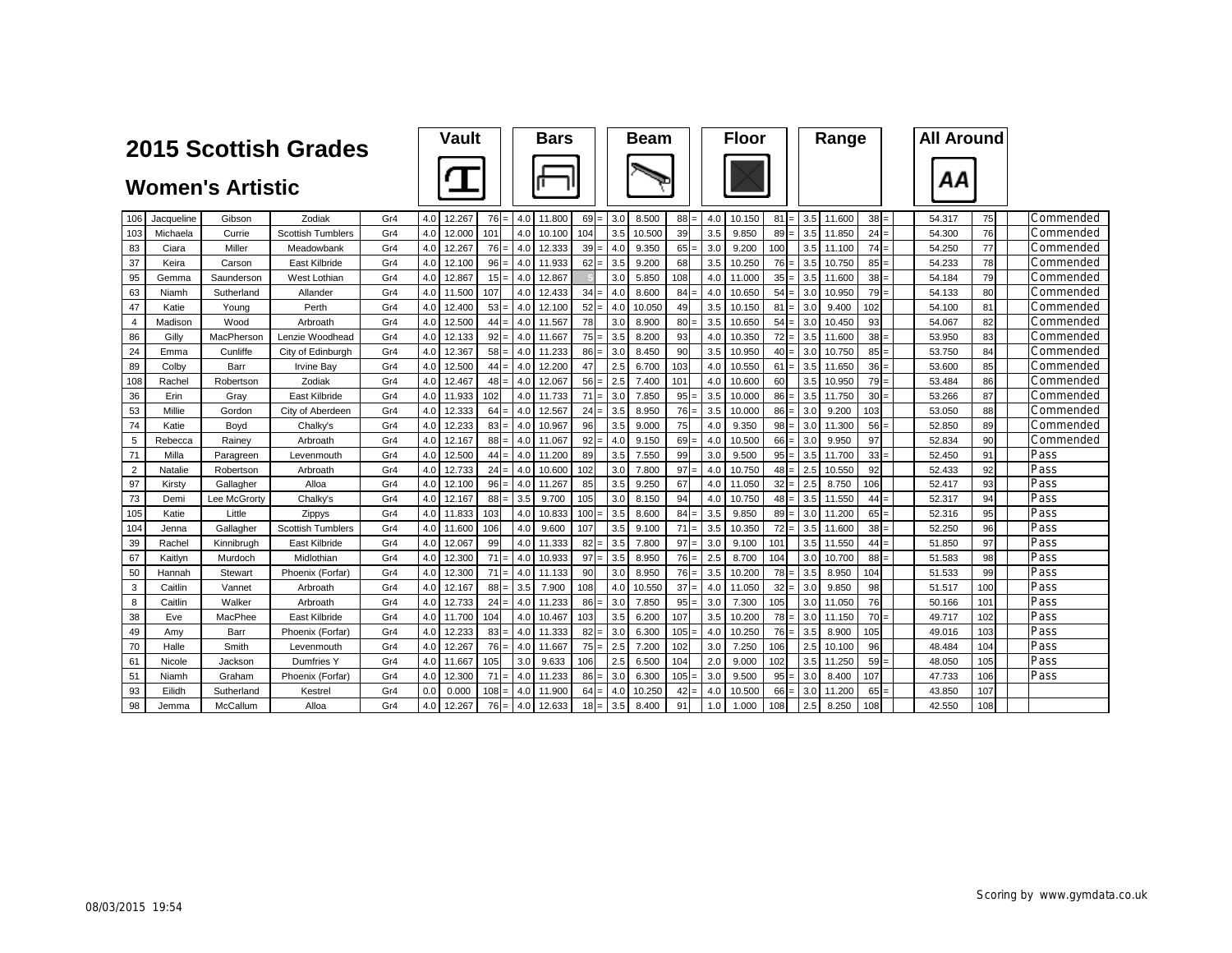**Women's Artistic**





Gr3

| No  | Name     |                | Club              | Comp            | D                | VT     |                 | D   | UB     |                | D               | BB     |                | D       | FX     |                | D   | <b>RC</b> |                | ΑА     |                 |                    |
|-----|----------|----------------|-------------------|-----------------|------------------|--------|-----------------|-----|--------|----------------|-----------------|--------|----------------|---------|--------|----------------|-----|-----------|----------------|--------|-----------------|--------------------|
| 137 | Nina     | D'Ambrisio     | Cumbernauld       | Gr3             | 4.0              | 12.400 | $39 =$          | 4.0 | 11.100 | $36 =$         | 3.5             | 12.300 | $\overline{1}$ | 4.0     | 12.250 |                | 3.5 | 12.400    |                | 60.450 |                 | <b>Distinction</b> |
| 175 | Lauren   | <b>Birtles</b> | Dundonald         | Gr3             | 4.0 <sub>1</sub> | 13.033 | $\mathbf{3}$    | 4.0 | 11.433 | 27             | 3.5             | 11.100 | $23 =$         | 4.0     | 11.800 |                | 4.0 | 12.900    | 2 <sub>1</sub> | 60.266 | $\overline{2}$  | Distinction        |
| 182 | Rebecca  | McClymont      | Largs             | Gr <sub>3</sub> | 4.0 <sub>1</sub> | 12.400 | 39              | 4.0 | 12.567 |                | 3.0             | 11.100 | $23 =$         | 4.0     | 11.300 | 10             | 4.0 | 12,800    | $\mathbf{3}$   | 60.167 | 3               | Distinction        |
| 177 | Unnam    | Chaudry        | West Lothian      | Gr3             | 4.0              | 13.067 | $\overline{2}$  | 4.0 | 12.133 | $15 =$         | 3.5             | 11.700 | $\overline{7}$ | 4.0     | 11.500 |                | 3.5 | 11.550    | 41<br>ı —      | 59.950 |                 | <b>Distinction</b> |
| 184 | Samantha | Honeyman       | Zodiak            | Gr3             | 4.0              | 12.767 | 12              | 4.0 | 11.400 | 28             | 3.5             | 11.900 | $\mathbf{3}$   | 4.0     | 12.100 | $\overline{2}$ | 3.5 | 11.700    | $34 =$         | 59.867 |                 | Distinction        |
| 151 | Niamh    | Smith          | City of Aberdeen  | Gr3             | 4.0              | 12.567 | 26              | 4.0 | 12.967 | $\blacksquare$ | 3.5             | 11.200 | 21             | 4.0     | 11.300 | 10<br>$=$      | 3.5 | 11.750    | $29 =$         | 59.784 |                 | Distinction        |
| 153 | Jenni    | Fearnley       | Lasswade          | Gr3             | 4.0              | 12.500 | $31 =$          | 4.0 | 12.133 | $15 =$         | 3.5             | 11.650 | 8              | 4.0     | 11.450 | $\overline{7}$ | 3.5 | 12,000    | $14 =$         | 59.733 | 7 <sup>1</sup>  | Distinction        |
| 139 | Emma     | McConville     | Dynamic           | Gr <sub>3</sub> | 4.0              | 12.900 |                 | 4.0 | 12.267 | $10 =$         | 4.0             | 11.600 | $\mathbf{Q}$   | 4.0     | 11.000 | 24<br>$=$      | 3.5 | 11.850    | $24 =$         | 59.617 | 8               | <b>Distinction</b> |
| 170 | Janie    | Evans          | Lenzie Woodhead   | Gr3             | 4.0              | 12.800 | 11              | 4.0 | 11.933 | 21             | 4.0<br>$=$      | 11.850 |                | 3.5     | 10.150 | 50             | 4.0 | 12.650    |                | 59.383 | 9               | <b>Distinction</b> |
| 145 | Niamh    | Crofts         | Balwearie         | Gr3             | 4.0              | 13.100 |                 | 4.0 | 12.833 | $\overline{2}$ | 3.5             | 10.900 | 29             | 4.0     | 10.900 | 28             | 3.5 | 11.600    | $38 =$         | 59.333 | 10 <sup>1</sup> | Distinction        |
| 152 | Rebecca  | Leslie         | Lasswade          | Gr3             | 4.0              | 12.667 | 19              | 4.0 | 12.033 | 19             | 4.0             | 12.050 | $\overline{2}$ | 4.0     | 10.800 | 30             | 3.5 | 11.750    | $29 =$         | 59.300 | 11              | Distinction        |
| 135 | laura    | McDougall      | Individual        | Gr3             | 4.0              | 12.367 | 45              | 4.0 | 11.233 | 33             | 3.5             | 11.750 |                | 4.0     | 11.100 | 19             | 4.0 | 12.750    |                | 59.200 | 12              | Distinction        |
| 132 | Lauren   | Hayward        | Hamilton          | Gr3             | 4.0              | 12.867 | 9               | 4.0 | 12.167 | $13 =$         | 3.5             | 11.550 | $10 =$         | 4.0     | 10,800 | 30             | 3.5 | 11.450    | 51             | 58.834 | 13              | <b>Distinction</b> |
| 157 | Vicky    | <b>Beith</b>   | City of Edinburgh | Gr3             | 4.0              | 12.900 |                 | 4.0 | 12.067 | 18             | 4.0             | 11.850 |                | 4.0     | 11.000 | 24             | 3.5 | 11.000    | 64             | 58.817 | 14              | <b>Distinction</b> |
| 138 | Mia      | Richardson     | Dynamic           | Gr3             | 4.0              | 12.133 | 65<br>$=$       | 4.0 | 12.467 | 8              | 3.0             | 10.400 | $39 =$         | 4.0     | 11.400 | 8              | 3.5 | 12.300    | 10             | 58.700 | 15              | <b>Distinction</b> |
| 131 | Katie    | Frame          | Hamilton          | Gr3             | 4.0              | 12.700 | 15 <sup>1</sup> | 4.0 | 12.167 | $13 =$         | 4.0             | 11.550 | $10 =$         | 4.0     | 10.900 | 28             | 3.5 | 11.150    | 59             | 58.467 | 16              | <b>Distinction</b> |
| 174 | Jenny    | Hope           | Dundonald         | Gr3             | 4.0 <sub>1</sub> | 12.633 | 20              | 4.0 | 11.000 | $40 =$         | 4.0             | 11.450 | $15 =$         | 4.0     | 11.250 | 15             | 3.5 | 12.000    | 14             | 58.333 | 17              | <b>Distinction</b> |
| 146 | Lia      | Mitchell       | Balwearie         | Gr3             | 4.0              | 12.300 | 55              | 4.0 | 11.300 | 30             | 3.5             | 11.550 | $10 =$         | 4.0     | 11.300 | 10             | 3.5 | 11.650    | $36 =$         | 58.100 | 18              | <b>Distinction</b> |
| 136 | Isabella | Knox           | Cumbernauld       | Gr3             | 4.0              | 12.367 | 45<br>$=$       | 4.0 | 10.200 | 51             | 3.5             | 11.250 | 20             | 4.0     | 11.300 | 10             | 4.0 | 12.950    |                | 58.067 | 19              | Distinction        |
| 155 | Abbie    | Forbes         | City of Edinburgh | Gr3             | 4.0              | 13.000 |                 | 4.0 | 11.500 | 26             | 4.0             | 11.450 | $15 =$         | 4.0     | 10.550 | 42             | 3.5 | 11.550    | 41             | 58.050 | 20              | Distinction        |
| 123 | Tiree    | Taylor         | Levenmouth        | Gr <sub>3</sub> | 4.0              | 12.367 | 45              | 4.0 | 10.900 | 44             | 4.0             | 10.600 | 34             | 4.0     | 12.000 | $\mathbf{3}$   | 3.5 | 12.000    | 14             | 57.867 | 21              | Distinction        |
| 140 | Olivia   | Allan-Cook     | Garioch           | Gr3             | 4.0              | 12.300 | 55              | 4.0 | 12.600 |                | 3.5             | 10.600 | $34 =$         | 4.0     | 11.000 | 24             | 3.5 | 11.350    | 56             | 57.850 | 22              | Distinction        |
| 125 | Ailie    | Kinnear        | Auchterarder      | Gr3             | 4.0              | 12.367 | 45              | 4.0 | 11.167 | 35             | 4.0             | 11.000 | 28             | 4.0     | 11.400 | 8<br>$=$       | 3.5 | 11.900    | 20             | 57.834 | 23              | Distinction        |
| 133 | nadine   | Ward           | Hamilton          | Gr3             | 4.0              | 12.567 | 26              | 4.0 | 12.267 | $10 =$         | 4.0             | 10.400 | $39 =$         | 4.0     | 10.250 | 47             | 4.0 | 12,300    | $10 =$         | 57.784 | 24              | Distinction        |
| 130 | Leona    | Kelly          | Hamilton          | Gr3             | 4.0              | 12.000 | 70              | 4.0 | 11.267 | 31             | 3.5<br>$\equiv$ | 11.350 | $17 =$         | 4.0     | 11.200 | 16             | 3.5 | 11.900    | $20 =$         | 57.717 | 25              | <b>Distinction</b> |
| 172 | Olivia   | Kane           | Beacon            | Gr3             | 4.0              | 12.633 | 20              | 4.0 | 12.133 | $15 =$         | 3.5             | 11.050 | 27             | $3.5\,$ | 10.700 | 34             | 3.5 | 11.150    | $59 =$         | 57.666 | 26              | <b>Distinction</b> |
| 150 | Robyn    | Low            | City of Aberdeen  | Gr3             | 4.0              | 13.000 |                 | 4.0 | 12.433 | 9              | 3.5             | 11.500 | 14             | 3.5     | 8.750  | 69<br>$=$      | 3.5 | 11.950    | $18 =$         | 57.633 | 27              | Distinction        |
| 149 | Millie   | Mckenzie       | City of Aberdeen  | Gr <sub>3</sub> | 4.0              | 12.900 |                 | 4.0 | 12.567 |                | 3.0             | 8.800  | 61             | 4.0     | 11.100 | 19<br>$=$      | 3.5 | 12,000    | $14 =$         | 57.367 | 28              | Commended          |
| 164 | Annabel  | King           | Dumfries Y        | Gr3             | 4.0              | 12.267 | $58 =$          | 4.0 | 12.800 | 3              | 3.5             | 9.850  | 49             | 3.5     | 10.050 | 54             | 4.0 | 12.350    | 8 I=           | 57.317 | 29              | Commended          |
| 168 | Maria    | McEwan         | Zippys            | Gr <sub>3</sub> | 4.0              | 12.733 | $13 =$          | 4.0 | 11.900 | 24             | 3.5             | 10.500 | 37             | 4.0     | 10.100 | 53             | 3.5 | 11.950    | $18 =$         | 57.183 | 30              | Commended          |
| 134 | Emma     | Sutherland     | Hamilton          | Gr3             | 4.0              | 12.333 | $50 =$          | 4.0 | 12.200 | 12             | 3.5             | 10.350 | 41             | 4.0     | 10.250 | 47             | 3.5 | 11.700    | $34 =$         | 56.833 | 31              | Commended          |
| 169 | Naomi    | Chin           | Zippys            | Gr3             | 4.0              | 12.600 | 25              | 4.0 | 11.933 | 21             | 3.5<br>$=$      | 11.150 | 22             | 4.0     | 11.750 |                | 3.0 | 9.350     | 71             | 56.783 | 32              | Commended          |
| 128 | Milly    | Cresswel       | Arbroath          | Gr3             | 4.0              | 12.433 | 36              | 4.0 | 11.100 | $36 =$         | 4.0             | 11.300 | 19             | 4.0     | 10.000 | 57             | 3.5 | 11.800    | $26 =$         | 56.633 | 33              | Commended          |
| 118 | Anna     | Leask          | Chalky's          | Gr3             | 4.0              | 12.100 | 67              | 4.0 | 10.967 | 42             | 3.0             | 10.250 | $42 =$         | 4.0     | 11.050 | 23             | 3.5 | 12.100    | 12             | 56.467 | 34              | Commended          |
| 147 | Olivia   | Stevenson      | Balwearie         | Gr3             | 4.0              | 12.167 | 64              | 4.0 | 10.833 | $45 =$         | 3.5             | 11.550 | $10 =$         | 4.0     | 11.100 | 19             | 3.5 | 10.750    | $68 =$         | 56.400 | 35              | Commended          |
| 124 | Heather  | Buchanan       | Auchterarder      | Gr3             | 4.0              | 12.400 | 39              | 4.0 | 11.200 | 34             | 3.5             | 10.250 | $42 =$         | 4.0     | 10.700 | 34             | 3.5 | 11.600    | $38 =$         | 56.150 | $36 =$          | Commended          |
| 180 | Mairi    | McNaught       | Fyrish            | Gr3             | 4.0              | 12.233 | 60              | 4.0 | 10.067 | 54             | 3.5             | 10.800 | 31             | 3.5     | 10.700 | 34             | 4.0 | 12.350    | 8 I=           | 56.150 | $36 =$          | Commended          |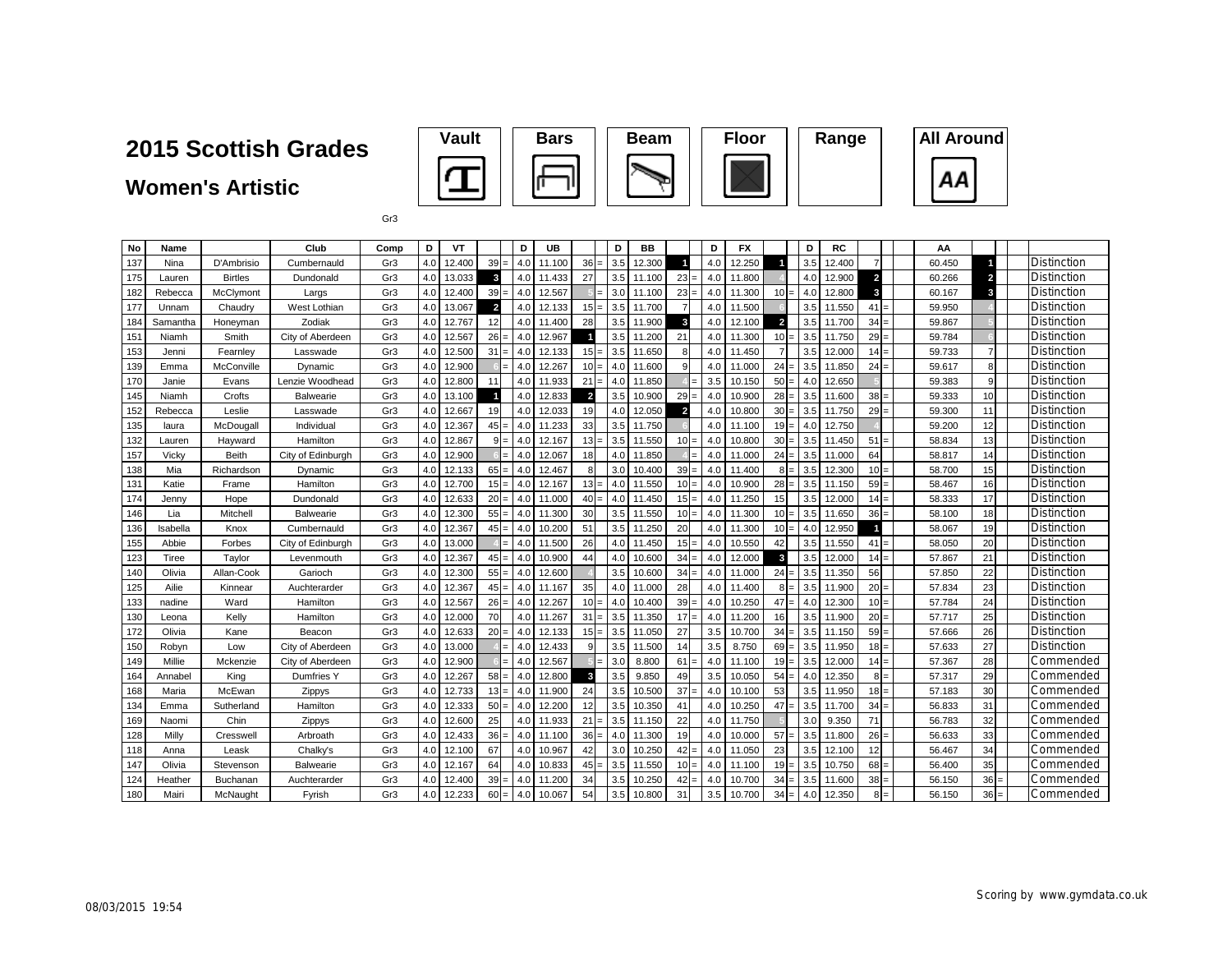|     |             |                         | <b>2015 Scottish Grades</b> |     | <b>Vault</b>  |        | <b>Bars</b>   |                |     | <b>Beam</b> |    |     | <b>Floor</b> |        | Range                      |                 | <b>All Around</b> |        |           |
|-----|-------------|-------------------------|-----------------------------|-----|---------------|--------|---------------|----------------|-----|-------------|----|-----|--------------|--------|----------------------------|-----------------|-------------------|--------|-----------|
|     |             | <b>Women's Artistic</b> |                             |     |               |        |               |                |     |             |    |     |              |        |                            |                 | ΑА                |        |           |
| 162 | Kayla       | Hudson                  | Dumfries Y                  | Gr3 | 4.0<br>12.300 | $55 =$ | 4.0<br>12.000 | 20             | 3.5 | 9.450       | 55 | 4.0 | 11.100       | $19 =$ | 3.0 <sub>1</sub><br>11.200 | $57 =$          | 56.050            | $38 =$ | Commended |
| 167 | Hana        | King                    | <b>Dumfries Y</b>           | Gr3 | 12.400<br>4.0 | $39 =$ | 4.0<br>11.000 | 40             | 3.5 | 11.100      | 23 | 3.5 | 10.050       | $54 =$ | 3.5<br>11.500              | 49              | 56.050            | 38     | Commended |
| 120 | Lucy        | MacRae                  | Chalky's                    | Gr3 | 4.0<br>12.433 | $36 =$ | 4.0<br>10.600 | 49             | 4.0 | 11.350      | 17 | 4.0 | 10.400       | $44 =$ | 3.5<br>11.200              | 57              | 55.983            | 40     | Commended |
| 158 | Ellen       | Baird                   | City of Edinburgh           | Gr3 | 4.0<br>12.467 | $34 =$ | 4.0<br>11.267 | 31             | 3.5 | 10.650      | 32 | 4.0 | 10.700       | $34 =$ | 3.5<br>10.450              | 70              | 55.534            | 41     | Commended |
| 183 | Orla        | O'Neill                 | Zodiak                      | Gr3 | 4.0<br>12.333 | $50 =$ | 4.0<br>11.667 | 25             | 3.0 | 9.500       | 53 | 4.0 | 11.150       | $17 =$ | 3.0<br>10.850              | 67              | 55.500            | 42     | Commended |
| 179 | Kirsty      | Fraser                  | Fvrish                      | Gr3 | 4.0<br>12.500 | 31     | 4.0<br>11.333 | 29             | 3.5 | 9.100       | 58 | 4.0 | 10.950       | 27     | 3.5<br>11.600              | 38:             | 55.483            | 43     | Commended |
| 176 | Helena      | <b>Hollins</b>          | Dundonald                   | Gr3 | 4.0<br>12.633 | $20 =$ | 11.933<br>4.0 | 21             | 3.5 | 9.000       | 59 | 3.5 | 10.150       | $50 =$ | 3.5<br>11.750              | 29:             | 55.466            | 44     | Commended |
| 160 | Jade        | Handleigh               | Dumfries Y                  | Gr3 | 12.467<br>4.0 | $34 =$ | 4.0<br>9.967  | 57             | 4.0 | 11.100      | 23 | 3.5 | 10.250       | 47     | 3.5<br>11.550              | $41 =$          | 55.334            | 45     | Commended |
| 122 | Molly       | Fitzpatrick             | City of Glasgow             | Gr3 | 12.200<br>4.0 | $62 =$ | 10.533<br>4.0 | 50             | 3.5 | 10.250      | 42 | 3.5 | 10.600       | 41     | 11.500<br>3.5              | 49              | 55.083            | 46     | Commended |
| 129 | Aimee       | Rendall                 | Meadowbank                  | Gr3 | 12.333<br>4.0 | $50 =$ | 11.033<br>4.0 | 39             | 3.0 | 9.550       | 52 | 4.0 | 10.000       | 57     | 3.5<br>12.050              | 13              | 54.966            | 47     | Commended |
| 126 | Taylor      | McColl                  | Arbroath                    | Gr3 | 12.700<br>4.0 | $15 =$ | 3.0<br>8.233  | 69             | 4.0 | 10.900      | 29 | 4.0 | 11.150       | $17 =$ | 3.5<br>11.850              | 24 <sub>1</sub> | 54.833            | 48     | Commended |
| 116 | Lauren      | McKenzie                | Allander                    | Gr3 | 4.0<br>12.033 | $68 =$ | 9.700<br>3.5  | 60             | 3.5 | 10.500      | 37 | 4.0 | 10.750       | $32 =$ | 3.5<br>11.800              | $26 =$          | 54.783            | 49     | Commended |
| 154 | Bethany     | Leitch                  | City of Edinburgh           | Gr3 | 4.0<br>12.700 | $15 =$ | 12.500<br>4.0 | $\overline{7}$ | 3.0 | 7.350       | 70 | 4.0 | 10.650       | $39 =$ | 3.5<br>11.550              | 41              | 54.750            | 50     | Commended |
| 127 | Rachel      | Murphy                  | Arbroath                    | Gr3 | 4.0<br>12.867 | $9 =$  | 3.5<br>9.067  | 66             | 3.5 | 10.050      | 46 | 3.5 | 10.150       | $50 =$ | 4.0<br>12.450              |                 | 54.584            | 51     | Commended |
| 163 | Kate        | Jamieson                | <b>Dumfries Y</b>           | Gr3 | 4.0<br>12.567 | $26 =$ | 4.0<br>10.167 | 52             | 3.5 | 10.550      | 36 | 3.5 | 9.500        | $64 =$ | 3.5<br>11.750              | 29              | 54.534            | 52     | Commended |
| 161 | <b>Beth</b> | Jardine                 | Dumfries Y                  | Gr3 | 4.0<br>12.733 | $13 =$ | 4.0<br>10.933 | 43             | 3.5 | 8.350       | 67 | 4.0 | 11.300       | $10 =$ | 3.0<br>11.100              | 62              | 54.416            | 53     | Commended |
| 115 | Coirilidh   | Cook                    | Allander                    | Gr3 | 4.0<br>12.633 | $20 =$ | 4.0<br>10.100 | 53             | 3.5 | 9.650       | 51 | 4.0 | 10.700       | $34 =$ | 3.0 <sub>1</sub><br>11.150 | 59              | 54.233            | 54     | Commended |
| 156 | Jodi        | White                   | City of Edinburgh           | Gr3 | 4.0<br>12.700 | $15 =$ | 4.0<br>10.033 | 55             | 4.0 | 10.000      | 47 | 3.5 | 10.300       | 46     | 3.5<br>11.050              | 63              | 54.083            | 55     | Commended |
| 173 | Clara       | Kerr                    | Beacor                      | Gr3 | 4.0<br>12.500 | $31 =$ | 4.0<br>11.067 | 38             | 3.5 | 9.250       | 56 | 3.5 | 9.500        | $64 =$ | 3.5<br>11.750              | $29 =$          | 54.067            | 56     | Commended |
| 178 | Sophie      | Bath                    | Fyrish                      | Gr3 | 4.0<br>12.567 | $26 =$ | 4.0<br>9.567  | 61             | 3.5 | 9.700       | 50 | 3.5 | 9.950        | 61     | 11.900<br>4.0              | $20 =$          | 53.684            | 57     | Commended |
| 181 | Alicia      | Grav                    | East Kilbride               | Gr3 | 4.0<br>11.833 | 71     | 4.0<br>10.833 | $45 =$         | 3.5 | 8.900       | 60 | 4.0 | 10.050       | $54 =$ | 3.5<br>11.650              | $36 -$          | 53.266            | 58     | Commended |
| 112 | Mia         | Glegg                   | Allander                    | Gr3 | 4.0<br>12.200 | $62 =$ | 3.5<br>9.100  | 65             | 3.5 | 10.650      | 32 | 4.0 | 10.400       | $44 =$ | 3.0<br>10.900              | 66              | 53.250            | 59     | Commended |
| 119 | Eilidh      | MacAfferty              | Chalky's                    | Gr3 | 12.333<br>4.0 | $50 =$ | 3.5<br>8.667  | 67             | 3.5 | 10.250      | 42 | 3.5 | 10.000       | 57     | 11.550<br>3.5              | $41 =$          | 52.800            | 60     | Commended |
| 114 | <b>Beth</b> | Simpson                 | Allander                    | Gr3 | 4.0<br>12.267 | $58 =$ | 4.0<br>9.800  | 59             | 3.5 | 8.800       | 61 | 4.0 | 10.500       | 43     | 3.5<br>11.400              | 54:             | 52.767            | 61     | Commended |
| 141 | Courtney    | Dougal                  | <b>Irvine Newtown</b>       | Gr3 | 12.567<br>4.0 | $26 =$ | 3.5<br>8.667  | 67             | 3.0 | 9.950       | 48 | 4.0 | 10.000       | $57 =$ | 3.5<br>11.550              | 41              | 52.734            | 62     | Commended |
| 159 | Emma        | Lumb                    | <b>Dumfries Y</b>           | Gr3 | 4.0<br>12.633 | $20 =$ | 3.5<br>9.267  | 64             | 3.0 | 8.650       | 64 | 3.5 | 10.750       | $32 =$ | 3.5<br>11.400              | 54 <sub>1</sub> | 52.700            | 63     | Commended |
| 166 | Ellie       | Maxwell                 | <b>Dumfries Y</b>           | Gr3 | 4.0<br>12.333 | $50 =$ | 4.0<br>9.867  | 58             | 3.0 | 8.800       | 61 | 3.5 | 9.750        | 62     | 3.5<br>11.550              | 41              | 52.300            | 64     | Pass      |
| 165 | Emily       | Richardson              | <b>Dumfries Y</b>           | Gr3 | 4.0<br>12.033 | $68 =$ | 10.800<br>4.0 | 47             | 3.0 | 8.500       | 66 | 3.0 | 9.150        | 67     | 3.5<br>11.550              | 41              | 52.033            | 65     | Pass      |
| 148 | Ellie       | Ritchie                 | City of Aberdeen            | Gr3 | 4.0<br>12.367 | $45 =$ | 9.433<br>4.0  | 63             | 4.0 | 9.500       | 53 | 3.5 | 8.850        | 68     | 3.5<br>11.800              | 26:             | 51.950            | 66     | Pass      |
| 144 | Gemma       | <b>Blake</b>            | Phoenix (Forfar)            | Gr3 | 4.0<br>12.233 | $60 =$ | 10.633<br>4.0 | 48             | 2.5 | 8.550       | 65 | 3.0 | 8.350        | 71     | 3.5<br>11.450              | $51 =$          | 51.216            | 67     | Pass      |
| 121 | Sinead      | Wilson                  | City of Glasgow             | Gr3 | 4.0<br>12.400 | $39 =$ | 2.5<br>7.000  | 71             | 2.5 | 9.250       | 56 | 4.0 | 10.650       | 39     | 3.5<br>11.900              | $20 =$          | 51.200            | 68     | Pass      |
| 117 | Lola        | Wilson                  | Allander                    | Gr3 | 12.133<br>4.0 | $65 =$ | 3.5<br>9.567  | 61             | 3.5 | 7.800       | 69 | 4.0 | 9.650        | 63     | 3.0<br>10.750              | 68              | 49.900            | 69     | Pass      |
| 142 | Cerys       | Low                     | Phoenix (Forfar)            | Gr3 | 4.0<br>12.400 | $39 =$ | 2.5<br>7.233  | 70             | 3.5 | 8.300       | 68 | 4.0 | 9.250        | 66     | 3.5<br>10.950              | 65              | 48.133            | 70     | Pass      |
| 143 | Lisa        | Low                     | Phoenix (Forfar)            | Gr3 | 12.433<br>4.0 | $36 =$ | 4.0<br>10.033 | $55 =$         | 2.5 | 4.100       | 71 | 3.5 | 8.750        | $69 =$ | 3.5<br>11.450              | $51 =$          | 46.766            | 71     |           |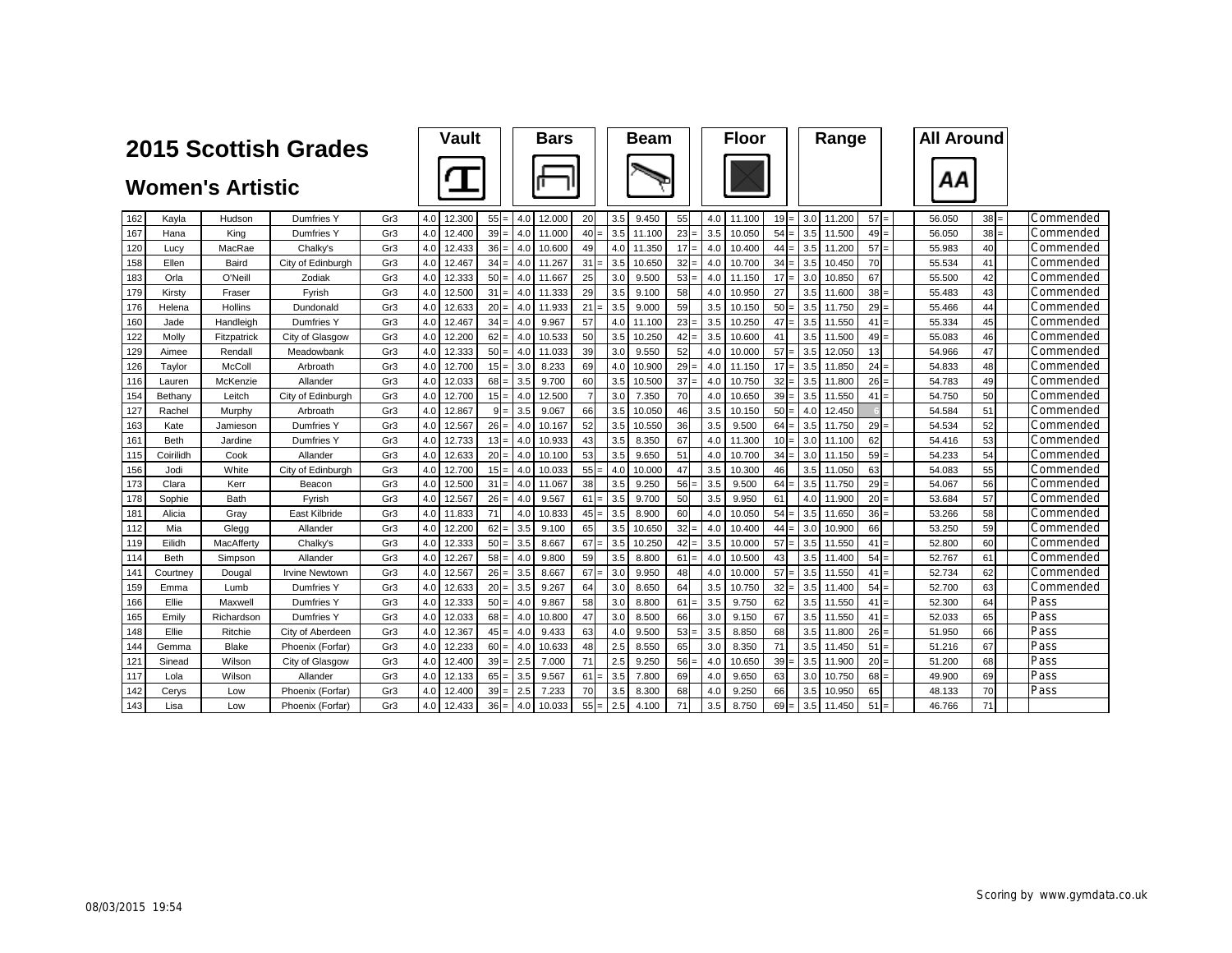**Women's Artistic**



Gr1

| No  | Name        |            | Club                  | Comp | ח   | VT     |                 | D                      | UB     |                 | D   | BB     |    |                | D              | FX     |                 | D   | <b>RC</b>  |                 | ΑА     |        |                    |
|-----|-------------|------------|-----------------------|------|-----|--------|-----------------|------------------------|--------|-----------------|-----|--------|----|----------------|----------------|--------|-----------------|-----|------------|-----------------|--------|--------|--------------------|
| 190 | Claire      | Martin     | Cumbernauld           | Gr1  | 4.0 | 12.933 |                 | 4.0                    | 12.500 |                 | 4.0 | 11.550 |    |                | 4.0            | 12.200 |                 | 4.0 | 12.950     |                 | 62.133 |        | Distinction        |
| 191 | Katie       | Martin     | Cumbernauld           | Gr1  | 4.0 | 12.733 |                 | 4.0                    | 12.433 |                 | 3.5 | 10.650 |    |                | 3.5            | 11.200 |                 | 4.0 | 12.700     |                 | 59.716 |        | Distinction        |
| 189 | Jessica     | Curle      | Cumbernauld           | Gr1  | 4.0 | 12.400 |                 | 4.0<br>$=$             | 12.467 | 3               | 4.0 | 1.450  |    | 3              | 3.5            | .250   |                 | 3.5 | 12.000     |                 | 59.567 | 3      | <b>Distinction</b> |
| 195 | Molly       | Simpson    | Garioch               | Gr1  |     | 12.400 |                 | 4.0<br>$=$             | 12.433 |                 | 3.5 | 10.500 |    |                | 3.5            | 10.500 |                 | 3.5 | 12.400     |                 | 58.233 |        | <b>Distinction</b> |
| 205 | Amv         | Pavri      | Zippys                | Gr1  |     | 12.833 | 3               | 4.0                    | 11.967 |                 | 4.0 | 10.800 |    |                | 3.0            | 9.650  | 81=             | 4.0 | 12.450     |                 | 57.700 |        | <b>Distinction</b> |
| 203 | Cara        | Duncan     | Zippys                | Gr1  | 4.0 | 12.167 | 13              | 4.0                    | 12.733 |                 | 3.5 | 10.050 |    |                | 3.5            | 9.950  |                 | 4.0 | 12.800     | 2               | 57.700 |        | <b>Distinction</b> |
| 194 | Lucy        | Rae        | Garioch               | Gr1  | 4.0 | 12.400 |                 | 3.5<br>$=$             | 0.800  | 10 <sup>1</sup> | 4.0 | 11.500 |    |                | 3.5            | 0.450  |                 | 3.5 | 12.100     |                 | 57.250 |        | Commended          |
| 200 | Emma        | Nardone    | Perth                 | Gr1  | 4.0 | 13.200 |                 | 4.0                    | 12.067 |                 | 3.0 | 7.200  | 13 |                | 3.5            | 0.400  |                 | 3.5 | 11.850     |                 | 54.717 | 8      | Commended          |
| 187 | <b>Beth</b> | McMichael  | Allander              | Gr1  | 4.0 | 12.400 |                 | 4.0<br>$=$             | 9.200  | 15 <sub>l</sub> | 4.0 | 10.100 |    |                | 3.0            | 9.650  | 81=             | 3.5 | 11.900     | 10 <sup>1</sup> | 53.250 | 9      | Commended          |
| 204 | Anna        | Creelman   | Zippys                | Gr1  | 4.0 | 12.033 | 15              | 4.0                    | 10.567 | $12 =$          | 3.0 | 9.750  | 10 |                | 2.5            | 9.000  |                 | 3.5 | 11.100     | 16 <sup>1</sup> | 52.450 | 10     | Pass               |
| 196 | Eve         | Richardson | Dynamic               | Gr1  | 4.0 | 12.300 |                 | 4.0                    | 11.700 |                 | 2.5 | 6.450  | 15 |                | 3.0            | 9.600  |                 |     | 3.5 11.950 |                 | 52.000 |        | Pass               |
| 197 | Collette    | Whyte      | Hamilton              | Gr1  | 4.0 | 12.633 |                 | 4.0                    | 10.633 |                 | 3.5 | 7.600  |    |                | 3.0            | 9.150  |                 | 3.5 | 11.650     | 14              | 51.666 | $12 =$ | Pass               |
| 202 | Kayleigh    | Meek       | Phoenix (Forfar)      | Gr1  |     | 12.833 | 3               | 3.5<br>=               | 8.333  | 16 <sup>1</sup> | 3.5 | 9.850  |    |                | 3.0            | 8.950  |                 | 3.5 | 11.700     |                 | 51.666 | $12 =$ | Pass               |
| 199 | Eve         | Bennie     | <b>Irvine Newtown</b> | Gr1  | 4.0 | 12.133 | 14              | 4.0                    | 10.567 | $12 =$          | 3.0 | 6.750  | 14 |                | 2.5            | 9.200  |                 | 3.5 | 11.750     | 12 <sup>1</sup> | 50.400 | 14     | Pass               |
| 185 | Holly       | Richardson | Allander              | Gr1  | 4.0 | 12.333 |                 | 4.0                    | 11.467 |                 | 3.0 | 7.600  |    |                | 2.0            | 6.250  |                 | 3.5 | 11.550     |                 | 49.200 | 15     | Pass               |
| 186 | Briagha     | Cook       | Allander              | Gr1  | 4.0 | 1.933  | 16 <sub>1</sub> | 3.5                    | 9.800  | 14              | 3.5 | 6.200  | 16 |                | 2 <sub>c</sub> | 6.750  | 16 <sub>1</sub> | 3.0 | 10.800     | 17              | 45.483 | 16     |                    |
| 192 | Megan       | Allan      | Chalky's              | Gr1  | 0.0 | 0.000  |                 | 0.0<br>$\cdot = \cdot$ | 0.000  |                 | 0.0 | 0.000  |    | $\mathbf{I} =$ | 3.0            | 8.600  |                 | 3.5 | 12.050     |                 | 20.650 | 17     |                    |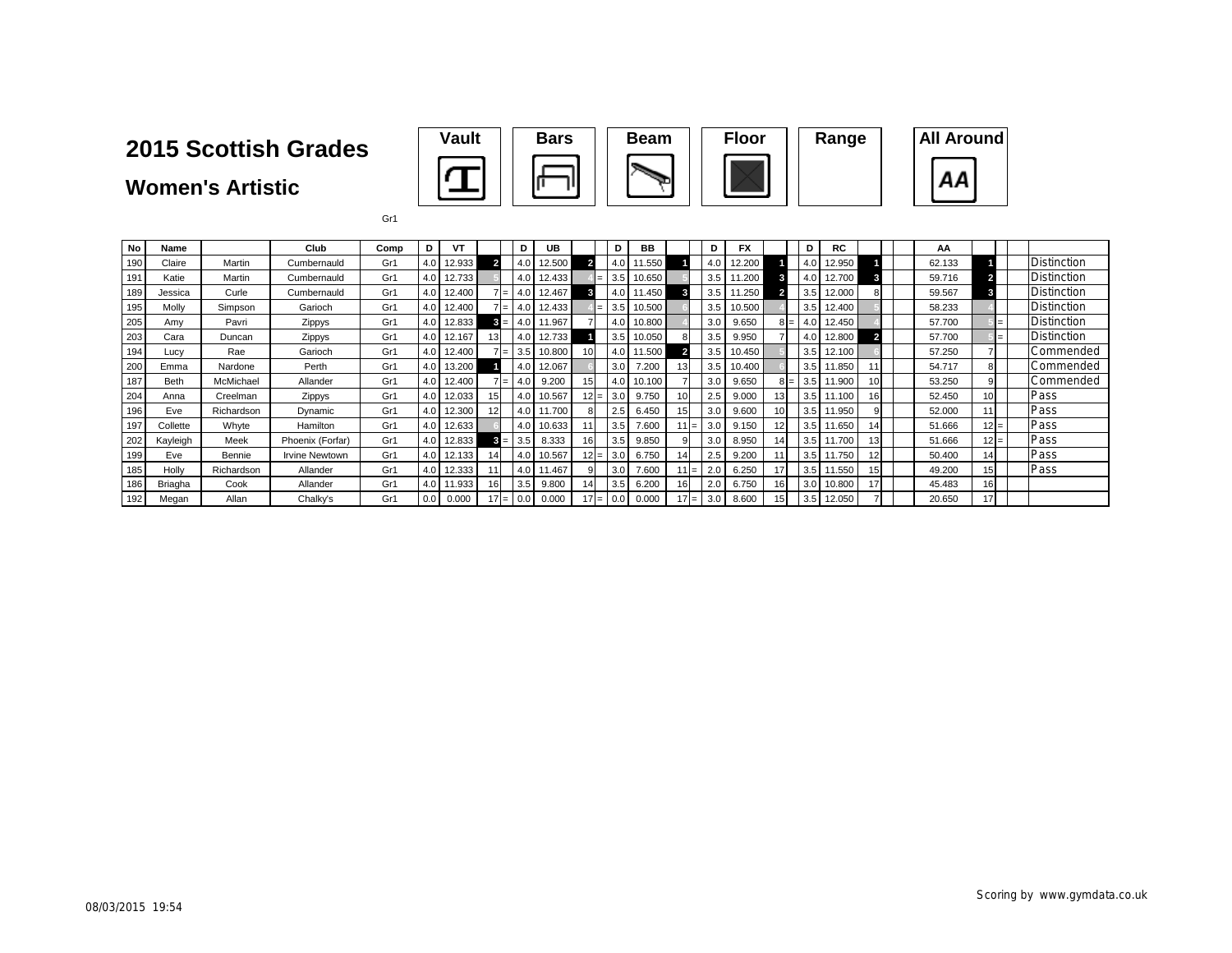### **Women's Artistic**



Gr5InAge

| No  | Name      |                | Club              | Comp     | D                | VT     |                | D   | UB     |                 | D   | BB     |                         | D   | FX     |                | D   | RC     |                | AA     |                 |                    |
|-----|-----------|----------------|-------------------|----------|------------------|--------|----------------|-----|--------|-----------------|-----|--------|-------------------------|-----|--------|----------------|-----|--------|----------------|--------|-----------------|--------------------|
| 261 | Jasmine   | Campbel        | City of Glasgow   | Gr5InAge | 4.0              | 13.133 | $\overline{2}$ | 4.0 | 12.700 | $\overline{2}$  | 4.0 | 12.167 |                         | 4.0 | 12.633 | $\overline{2}$ | 4.0 | 12.533 |                | 63.166 | и               | Distinction        |
| 278 | Jessica   | Heeps          | West Lothian      | Gr5InAge | 4.0              | 12.433 | $40 =$         | 4.0 | 12.533 | $=$             | 4.0 | 12.100 | $\overline{2}$          | 4.0 | 12.467 |                | 4.0 | 11.967 | $\overline{7}$ | 61.500 | $\overline{2}$  | <b>Distinction</b> |
| 279 | Sophie    | Widdowson      | West Lothian      | Gr5InAge | 4.0 <sub>1</sub> | 13.000 |                | 4.0 | 12.533 |                 | 4.0 | 11.667 |                         | 4.0 | 12.267 |                | 4.0 | 11.800 | $10 =$         | 61.267 | 3               | <b>Distinction</b> |
| 252 | Eilidh    | Gault          | Garioch           | Gr5InAge | 4.0              | 13.033 |                | 4.0 | 12.500 | 8               | 4.0 | 11.633 |                         | 4.0 | 12.167 | $9 =$          | 4.0 | 11.800 | $10 =$         | 61.133 |                 | <b>Distinction</b> |
| 232 | Bella     | Ryce           | Fife              | Gr5InAge | 4.0              | 13.367 | $\blacksquare$ | 4.0 | 12.467 | 9               | 4.0 | 11.033 | $19 =$                  | 4.0 | 12.067 | 12             | 4.0 | 12.100 | $3 =$          | 61.034 |                 | Distinction        |
| 208 | Carly     | Fisher         | Hamilton          | Gr5InAge | 4.0              | 12.800 | $13 =$         | 4.0 | 12.533 |                 | 4.0 | 11.533 | $7 =$                   | 4.0 | 12.267 |                | 3.5 | 11.733 | $13 =$         | 60.866 |                 | Distinction        |
| 212 | Teigan    | Dickson        | City of Edinburgh | Gr5InAge | 4.0              | 12.667 | $19 =$         | 4.0 | 12.167 | $13 =$          | 4.0 | 11.233 | $14 =$                  | 4.0 | 12.700 |                | 3.5 | 11.867 | $8 =$          | 60.634 | $\overline{7}$  | Distinction        |
| 227 | Niamh     | Stupart        | Lasswade          | Gr5InAge | 4.0              | 12.767 | $15 =$         | 4.0 | 12.233 | 12              | 4.0 | 11.233 | $14 =$                  | 4.0 | 11.833 | 17<br>$=$      | 4.0 | 12.033 |                | 60.099 | $8 =$           | Distinction        |
| 283 | Lauren    | Galbraith      | Zippys            | Gr5InAge | 4.0              | 13.033 |                | 4.0 | 11.700 | $29 =$          | 4.0 | 11.300 | 12                      | 4.0 | 11.933 | 15             | 4.0 | 12.133 | $\overline{2}$ | 60.099 | $8 =$           | Distinction        |
| 226 | Zara      | <b>Baillie</b> | Lasswade          | Gr5InAge | 4.0              | 12.600 | $26 =$         | 4.0 | 12.033 | $16 =$          | 4.0 | 10.767 | 26                      | 4.0 | 12.500 | $\mathbf{3}$   | 4.0 | 12.067 |                | 59.967 | 10 <sup>1</sup> | Distinction        |
| 218 | Caris     | Smith          | Dynamic           | Gr5InAge | 4.0              | 12.767 | $15 =$         | 4.0 | 12.533 |                 | 4.0 | 11.067 | 18 <sup>l</sup>         | 4.0 | 11.667 | 26             | 4.0 | 11.867 | $8 =$          | 59.901 | 11              | Distinction        |
| 219 | Erin      | Meechar        | Dynamic           | Gr5InAge | 4.0              | 12.600 | $26 =$         | 4.0 | 12.867 | 1               | 4.0 | 11.100 | 17                      | 4.0 | 11.700 | 23             | 3.5 | 11.500 | $22 =$         | 59.767 | 12              | Distinction        |
| 253 | Milly     | Ironside       | Garioch           | Gr5InAge | 4.0              | 12.467 | $38 =$         | 3.5 | 11.600 | 37              | 4.0 | 11.667 |                         | 4.0 | 12.200 | 8              | 4.0 | 11.767 | 12             | 59.701 | 13              | Distinction        |
| 230 | Lucy      | McLachlan      | Fife              | Gr5InAge | 4.0              | 12.500 | $33 =$         | 4.0 | 12.433 | 10 <sup>1</sup> | 4.0 | 11.467 | 9                       | 4.0 | 12.000 | 14             | 4.0 | 11.267 | 31             | 59.667 | 14              | Distinction        |
| 214 | Aimee     | Boath          | DGC <sub>2K</sub> | Gr5InAge | 4.0              | 12.333 | 47             | 4.0 | 12.000 | $18 =$          | 4.0 | 11.367 | 11                      | 4.0 | 12.333 |                | 4.0 | 11.600 | $18 =$         | 59.633 | 15              | Distinction        |
| 225 | Willow    | Welch          | Lasswade          | Gr5InAge | 4.0              | 12.867 | $9 =$          | 4.0 | 11.800 | 22              | 4.0 | 11.200 | 16                      | 4.0 | 12.167 | $9 =$          | 4.0 | 11.567 | 20             | 59.601 | 16              | Distinction        |
| 250 | Sophie    | Callachan      | Dundonald         | Gr5InAge | 4.0              | 12.500 | $33 =$         | 4.0 | 12.333 | 11              | 4.0 | 10.400 | 36                      | 4.0 | 12.167 | $9 =$          | 4.0 | 12.100 | $3 =$          | 59.500 | 17              | Distinction        |
| 213 | Sula      | Gordon         | City of Edinburgh | Gr5InAge | 4.0              | 12.467 | 38             | 4.0 | 12.600 | $\mathbf{3}$    | 3.5 | 10.767 | 26:                     | 4.0 | 12.033 | 13             | 3.5 | 11.367 | $27 =$         | 59.234 | 18              | Distinction        |
| 222 | Lilv      | <b>Byers</b>   | Lasswade          | Gr5InAge | 4.0              | 12.233 | $51 =$         | 4.0 | 11.667 | $31 =$          | 4.0 | 11.433 | 10                      | 4.0 | 11.500 | 41             | 4.0 | 11.733 | $13 =$         | 58.566 | 19              | Distinction        |
| 231 | Chloe     | Marwick        | Fife              | Gr5InAge | 4.0              | 12.667 | $19 =$         | 4.0 | 11.733 | $26 =$          | 4.0 | 11.700 | $\overline{\mathbf{3}}$ | 4.0 | 11.700 | 23             | 3.5 | 10.700 | $46 =$         | 58.500 | 20              | Distinction        |
| 220 | Mia       | Evans          | Dynamic           | Gr5InAge | 4.0              | 12.667 | $19 =$         | 4.0 | 11.867 | 20              | 4.0 | 10.400 | $36 -$                  | 4.0 | 11.600 | 31             | 4.0 | 11.700 | 16             | 58.234 | 21              | <b>Distinction</b> |
| 289 | Francesca | Dunn           | Zippys            | Gr5InAge | 4.0              | 12.567 | 30             | 4.0 | 11.333 | $47 =$          | 3.5 | 10.733 | 28                      | 4.0 | 11.233 | 56<br>$=$      | 4.0 | 11.733 | $13 =$         | 57.599 | 22              | Distinction        |
| 207 | Macv      | <b>Boslem</b>  | Hamilton          | Gr5InAge | 4.0              | 13.000 |                | 4.0 | 11.333 | $47 =$          | 4.0 | 11.033 | $19 =$                  | 4.0 | 11.467 | 44             | 3.5 | 10.700 | $46 =$         | 57.533 | 23              | Distinction        |
| 280 | Caitlin   | McKinnon       | Zodiak            | Gr5InAge | 4.0              | 12.367 | $45 =$         | 4.0 | 11.633 | $34 =$          | 3.5 | 11.033 | $19 =$                  | 4.0 | 11.200 | $59 =$         | 4.0 | 11.167 | 34             | 57.400 | 24              | Commended          |
| 260 | Cara      | Weir           | City of Glasgow   | Gr5InAge | 4.0              | 12.033 | $63 =$         | 4.0 | 12.033 | $16 =$          | 4.0 | 10.700 | $29 =$                  | 4.0 | 11.167 | $62 =$         | 4.0 | 11.367 | $27 =$         | 57.300 | 25              | Commended          |
| 210 | Lauren    | McHugh         | Auchterarder      | Gr5InAge | 4.0              | 13.067 | $\mathbf{3}$   | 4.0 | 11.267 | $49 =$          | 4.0 | 10.833 | $23 =$                  | 4.0 | 11.500 | 41             | 3.5 | 10.600 | 50             | 57.267 | 26              | Commended          |
| 247 | Chloe     | McBain         | City of Aberdeen  | Gr5InAge | 4.0              | 12.600 | $26 =$         | 4.0 | 11.633 | $34 =$          | 4.0 | 10.100 | 48                      | 4.0 | 11.667 | 26             | 4.0 | 11.200 | $32 =$         | 57.200 | 27              | Commended          |
| 236 | Bethany   | Collins        | Meadowbank        | Gr5InAge | 4.0              | 12.233 | $51 =$         | 4.0 | 12.067 | 15              | 4.0 | 10.367 | 39                      | 4.0 | 11.46  | 44             | 4.0 | 11.000 | 40             | 57.134 | 28              | Commended          |
| 224 | Neve      | Wilson         | Lasswade          | Gr5InAge | 4.0              | 11.833 | $73 =$         | 4.0 | 11.767 | $23 -$          | 4.0 | 10.467 | 35                      | 4.0 | 11.767 | 20             | 4.0 | 11.200 | $32 =$         | 57.034 | 29              | Commended          |
| 233 | Freya     | Scott          | Fife              | Gr5InAge | 4.0              | 12.700 | 18             | 4.0 | 11.733 | $26 =$          | 4.0 | 10.667 | 32                      | 4.0 | 11.567 | 35             | 4.0 | 10.267 | 61             | 56.934 | 30              | Commended          |
| 251 | Grace     | Mackie         | Garioch           | Gr5InAge | 4.0              | 12.833 | $11 =$         | 4.0 | 12.000 | $18 =$          | 4.0 | 11.533 | 7:                      | 3.5 | 9.867  | 74             | 3.5 | 10.700 | $46 =$         | 56.933 | 31              | Commended          |
| 284 | Sophie    | Mo             | Zippys            | Gr5InAge | 4.0              | 12.600 | 26             | 4.0 | 10.300 | 64              | 4.0 | 10.833 | $23 =$                  | 4.0 | 11.600 | 31             | 4.0 | 11.500 | $22 =$         | 56.833 | 32              | Commended          |
| 265 | Sommer    | Dean           | <b>Dumfries Y</b> | Gr5InAge | 4.0              | 12.833 | $11 =$         | 4.0 | 11.500 | 39              | 3.5 | 9.933  | $52 -$                  | 4.0 | 11.600 | 31             | 3.5 | 10.867 | 44             | 56.733 | 33              | Commended          |
| 211 | Hannah    | Rutherford     | City of Edinburgh | Gr5InAge | 4.0              | 12.800 | $13 =$         | 4.0 | 11.167 | 52              | 4.0 | 10.800 | 25                      | 4.0 | 11.833 | 17             | 4.0 | 10.100 | $65 =$         | 56.700 | $34 -$          | Commended          |
| 223 | Sarah     | Forrest        | Lasswade          | Gr5InAge | 4.0              | 12.633 | $23 =$         | 4.0 | 11.767 | $23 =$          | 4.0 | 10.300 | 44                      | 4.0 | 11.800 | 19             | 3.5 | 10.200 | $62 =$         | 56.700 | 34              | Commended          |
| 246 | Emily     | Hartley        | City of Aberdeen  | Gr5InAge | 4.0              | 12.433 | $40 =$         | 4.0 | 11.833 | 21              | 4.0 | 10.600 | 33                      | 4.0 | 11.500 | 41             | 4.0 | 10.300 | $59 =$         | 56.666 | 36              | Commended          |
| 238 | Olivia    | Fielding       | East Kilbride     | Gr5InAge | 4.0              | 12.167 | 56             | 4.0 | 11.367 | 46              | 3.5 | 9.833  | 55                      | 4.0 | 11.700 | $23 =$         | 4.0 | 11.400 | $25 =$         | 56.467 | 37              | Commended          |
| 228 | Charlotte | Macphie        | Lasswade          | Gr5InAge | 4.0              | 12.200 | $54 =$         | 4.0 | 12.167 | $13 =$          | 3.5 | 9.000  | 67                      | 4.0 | 11.600 | 31<br>$=$      | 4.0 | 11.400 | $25 =$         | 56.367 | 38              | Commended          |

AA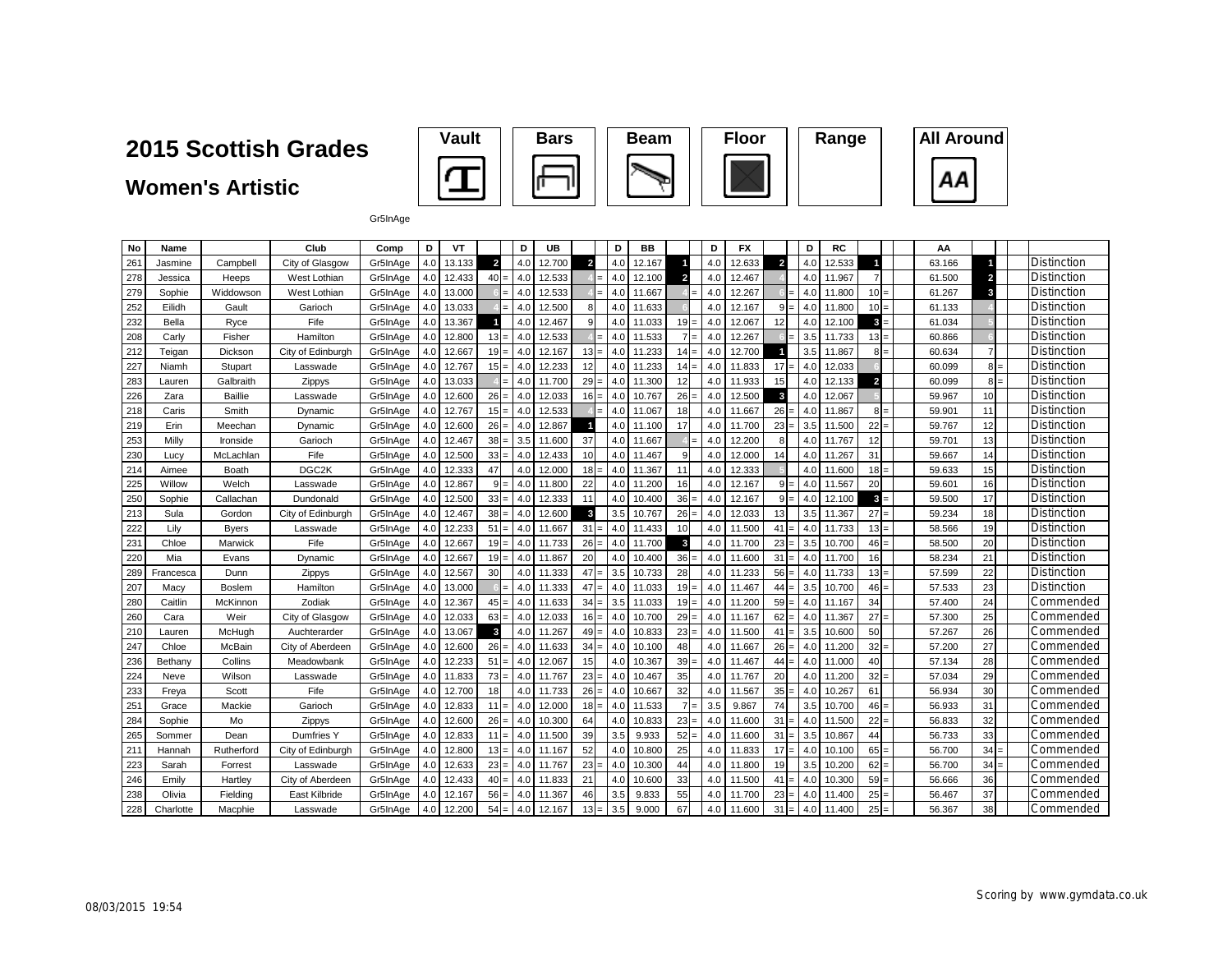|            |               |                         | <b>2015 Scottish Grades</b>            |                      | <b>Vault</b>                   |          |            | <b>Bars</b>     |          |            | <b>Beam</b>     |          |            | <b>Floor</b>     |                  |            | Range           |          | <b>All Around</b> |          |                        |
|------------|---------------|-------------------------|----------------------------------------|----------------------|--------------------------------|----------|------------|-----------------|----------|------------|-----------------|----------|------------|------------------|------------------|------------|-----------------|----------|-------------------|----------|------------------------|
|            |               |                         |                                        |                      |                                |          |            |                 |          |            |                 |          |            |                  |                  |            |                 |          |                   |          |                        |
|            |               | <b>Women's Artistic</b> |                                        |                      |                                |          |            |                 |          |            |                 |          |            |                  |                  |            |                 |          | ΑА                |          |                        |
| 256        | Cameron       | Pullar                  | City of Glasgow                        | Gr5InAge             | 12.133<br>4.0                  | $58 =$   | 4.0        | 10.733          | 56       | 3.5        | 10.567          | 34       | 4.0        | 11.267           | 53               | 4.0        | 11.467          | 24       | 56.167            | 39       | Commended              |
| 206        | Eve           | Laverty                 | Hamilton                               | Gr5InAge             | 4.0<br>12.633                  | $23 =$   | 4.0        | 11.567          | 38       | 3.5        | 10.700          | 29       | 4.0        | 11.733           | 21               | 3.5        | 9.433           | 69       | 56.066            | 40       | Commended              |
| 288        | Mya           | Harvey                  | Zippys                                 | Gr5InAge             | 12.100<br>4.0                  | $60 =$   | 4.0        | 11.400          | 45       | 3.0        | 9.867           | 54       | 4.0        | 11.633           | $28 =$           | 4.0        | 11.033          | 39       | 56.033            | 41       | Commended              |
| 276        | Kirstv        | O'Donnel                | Lenzie Woodhead                        | Gr5InAge             | 4.0<br>12.667                  | $19 =$   | 4.0        | 11.433          | 44       | 4.0        | 11.267          | 13       | 4.0        | 11.400           | $48 =$           | 3.5        | 9.200           | 73       | 55.967            | 42       | Commended              |
| 255        | Ava           | Moore                   | Alloa                                  | Gr5InAge             | 4.0<br>12.200                  | $54 =$   | 4.0        | 11.667          | 31       | 3.0        | 9.767           | 56       | 4.0        | 11.233           | 56               | 4.0        | 11.100          | 35       | 55.967            | 42       | Commended              |
| 217        | Bethany       | Moss                    | DGC <sub>2K</sub>                      | Gr5InAge             | 4.0<br>12.433                  | 40       | 4.0        | 11.700          | 29       | 4.0        | 11.033          | 19       | 4.0        | 11.400           | $48 =$           | 3.0        | 9.367           | 72       | 55.933            | 44       | Commended              |
| 281        | Niamh         | Whigham                 | Zippys                                 | Gr5InAge             | 4.0<br>12.300                  | 48       | 4.0        | 11.633          | 34       | 3.5        | 10.233          | 46       | 4.0        | 11.167           | $62 =$           | 3.5        | 10.533          | 51       | 55.866            | 45       | Commended              |
| 241        | Nikki         | Cuthbertson             | East Kilbride                          | Gr5InAge             | 4.0<br>12.500                  | $33 -$   | 4.0        | 10.200          | 65       | 4.0        | 10.333          | 41       | 4.0        | 11.567           | $35 =$           | 4.0        | 10.900          | 43       | 55.500            | 46       | Commended              |
| 275        | Eva           | Coleman                 | Lenzie Woodhead                        | Gr5InAge             | 11.967<br>4.0                  | $68 =$   | 4.0        | 11.767          | 23       | 4.0        | 10.700          | 29       | 4.0        | 11.567           | $35 =$           | 3.5        | 9.433           | 69       | 55.434            | 47       | Commended              |
| 274        | Stella        | Finlay                  | Lenzie Woodhead                        | Gr5InAge             | 4.0<br>12.267                  | $49 =$   | 4.0        | 11.467          | 40       | 4.0        | 10.400          | 36       | 4.0        | 10.867           | 68               | 3.5        | 10.433          | 54       | 55.434            | 47       | Commended              |
| 254        | Ashley        | Thomson                 | Alloa                                  | Gr5InAge             | 12.100<br>4.0                  | 60       | 3.5        | 10.167          | 66       | 4.0        | 9.967           | 50       | 4.0        | 11.433           | 46               | 4.0        | 11.667          | 17       | 55.334            | 49       | Commended              |
| 244        | Poppy         | Cunningham              | East Lothian                           | Gr5InAge             | 4.0<br>12.633                  | $23 =$   | 4.0        | 10.633          | 58       | 3.5        | 9.333           | 62       | 4.0        | 11.633           | $28 =$           | 3.5        | 10.967          | 41       | 55.199            | 50       | Commended              |
| 263        | Skye          | Martin                  | Dumfries Y                             | Gr5InAge             | 12.267<br>4.0                  | $49 =$   | 4.0        | 10.900          | 55       | 3.5        | 9.467           | 60       | 4.0        | 11.200           | $59 =$           | 4.0        | 11.333          | 30       | 55.167            | 51       | Commended              |
| 221        | Hannah        | Gallon                  | Chalky's                               | Gr5InAge             | 12.533<br>4.0                  | 31       | 4.0        | 11.133          | 53       | 3.5        | 9.933           | 52       | 4.0        | 11.267           | 53               | 4.0        | 10.300          | 59       | 55.166            | 52       | Commended              |
| 273        | Emma          | Hay                     | <b>Irvine Newtowr</b>                  | Gr5InAge             | 4.0<br>12.167                  | $56 =$   | 4.0        | 10.333          | 63       | 4.0        | 10.333          | 41       | 4.0        | 10.833           | 69               | 4.0        | 11.367          | 27       | 55.033            | 53       | Commended              |
| 239        | Millie        | Aitken                  | East Kilbride                          | Gr5InAge             | 4.0<br>12.500                  | $33 =$   | 3.5        | 9.400           | 73       | 4.0        | 9.500           | 59       | 4.0        | 11.867           | 16               | 4.0        | 11.600          | 18       | 54.867            | 54       | Commended              |
| 216        | Piper         | Uribe                   | DGC <sub>2K</sub>                      | Gr5InAge             | 4.0<br>12.400                  | $43 =$   | 4.0        | 11.667          | 31       | 3.5        | 10.000          | 49       | 4.0        | 11.733           | 21               | 3.5        | 8.967           | 75       | 54.767            | 55       | Commended              |
| 257        | Grace         | Lynch                   | City of Glasgow                        | Gr5InAge             | 4.0<br>11.967                  | $68 =$   | 4.0        | 11.267          | 49       | 4.0        | 9.100           | 65       | 4.0        | 11.533           | $39 =$           | 4.0        | 10.800          | 45       | 54.667            | 56       | Commended              |
| 272        | Abbie         | <b>Divers</b>           | <b>Irvine Newtown</b>                  | Gr5InAge             | 12.100<br>4.0                  | $60 =$   | 4.0        | 10.667          | 57       | 4.0        | 10.333          | 41       | 4.0        | 11.100           | 66               | 4.0        | 10.333          | 57       | 54.533            | 57       | Commended              |
| 286        | Katie         | McKenzie                | Zippys                                 | Gr5InAge             | 12.367<br>4.0                  | $45 =$   | 3.5        | 9.000           | 76       | 3.5        | 10.267          | 45       | 4.0        | 11.533           | 39               | 3.5        | 11.067          | 38       | 54.234            | 58       | Commended              |
| 215        | Erin          | Shannon                 | DGC <sub>2K</sub>                      | Gr5InAge             | 4.0<br>12.033                  | $63 =$   | 3.5        | 10.633          | 58       | 4.0        | 9.767           | 56       | 4.0        | 11.367           | 51               | 3.5        | 10.100          | 65       | 53.900            | 59       | Commended              |
| 240        | Robyn         | Thomson                 | East Kilbride                          | Gr5InAge             | 12.233<br>4.0                  | 51       | 3.5        | 9.533           | 71       | 3.5        | 9.400           | 61       | 4.0        | 11.633           | 28               | 4.0        | 11.100          | 35       | 53.899            | 60       | Commended              |
| 282        | Katie         | Wood                    | Zippys                                 | Gr5InAge             | 12.500<br>4.0                  | $33 =$   | 4.0        | 9.567           | 70       | 3.5        | 10.367          | 39       | 4.0        | 11.200           | $59 =$           | 3.5        | 10.200          | 62       | 53.834            | 61       | Commended              |
| 258        | Cara          | Glass                   | City of Glasgow                        | Gr5InAge             | 4.0<br>11.533                  | 78       | 4.0        | 11.267          | 49       | 3.5        | 9.067           | 66       | 4.0        | 11.267           | $53 =$           | 4.0        | 10.667          | 49       | 53.801            | 62       | Commended              |
| 248        | Ava           | Ross                    | Duo                                    | Gr5InAge             | 4.0<br>11.667                  | 77       | 4.0        | 11.733          | 26       | 3.5        | 8.500           | 70       | 4.0        | 11.567           | $35 =$           | 4.0        | 10.333          | 57       | 53.800            | 63       | Commended              |
| 259        | Dominique     | Douglas                 | City of Glasgow                        | Gr5InAge             | 4.0<br>12.033                  | $63 =$   | 3.5        | 9.533           | 71       | 3.5        | 9.967           | 50       | 4.0        | 11.133           | 65               | 4.0        | 11.100          | 35       | 53.766            | 64       | Commended              |
| 287        | Taya          | Leitch                  | Zippys                                 | Gr5InAge             | 4.0<br>13.000                  |          | 4.0        | 10.467          | 62       | 3.5        | 8.367           | 71       | 4.0        | 11.367           | 51               | 4.0        | 10.533          | 51       | 53.734            | 65       | Commended              |
| 266        | Lauren        | True                    | Dumfries Y                             | Gr5InAge             | 4.0<br>11.967                  | $68 =$   | 4.0        | 11.467          | 40       | 3.0<br>4.0 | 9.267           | 63<br>58 | 4.0<br>4.0 | 10.467           | 70               | 3.5        | 10.400          | 55       | 53.568            | 66<br>67 | Commended              |
| 262<br>237 | Emily<br>Nina | Hughes<br><b>Blore</b>  | <b>Scottish Tumblers</b><br>Meadowbank | Gr5InAge<br>Gr5InAge | 4.0<br>11.867<br>4.0<br>12.000 | 72<br>67 | 3.5<br>4.0 | 9.800<br>10.033 | 69<br>67 | 4.0        | 9.567<br>10.200 | 47       | 4.0        | 11.167<br>11.400 | $62 =$<br>$48 =$ | 3.5<br>4.0 | 10.967<br>9.600 | 41<br>68 | 53.368<br>53.233  | 68       | Commended<br>Commended |
| 264        | Annie         | Richardson              | Dumfries Y                             | Gr5InAge             | 4.0<br>12.867                  | $9 =$    | 4.0        | 10.500          | 61       | 4.0        | 6.233           | 78       | 4.0        | 11.433           | $46 =$           | 4.0        | 11.533          | 21       | 52.566            | 69       | Commended              |
| 243        | Hanna         | McEwar                  | East Lothian                           | Gr5InAge             | 4.0<br>12.033                  | $63 =$   | 4.0        | 10.000          | 68       | 3.5        | 8.533           | 69       | 4.0        | 11.233           | 56               | 3.5        | 10.467          | 53       | 52.266            | 70       | Pass                   |
| 249        | Rachael       | Auld                    | Allander                               | Gr5InAge             | 4.0<br>12.767                  | $15 =$   | 4.0        | 11.467          | 40       | 3.5        | 9.200           | 64       | 3.5        | 8.700            | 76               | 3.5        | 8.733           | 77       | 50.867            | 71       | Pass                   |
| 269        | Ellie         | Bell                    | Irvine Bay                             | Gr5InAge             | 4.0<br>12.533                  | $31 =$   | 4.0        | 11.467          | 40       | 3.0        | 6.900           | 76       | 4.0        | 10.400           | 71               | 3.5        | 9.100           | 74       | 50.400            | 72       | Pass                   |
| 268        | Eilean        | Denniston               | <b>Irvine Bay</b>                      | Gr5InAge             | 4.0<br>11.833                  | $73 =$   | 3.5        | 9.400           | 73       | 3.0        | 7.600           | 73       | 4.0        | 10.200           | 72               | 4.0        | 10.167          | 64       | 49.200            | 73       | Pass                   |
| 270        | Teagan        | Blakely                 | <b>Irvine Bay</b>                      | Gr5InAge             | 4.0<br>11.733                  | $75 =$   | 3.5        | 9.300           | 75       | 3.5        | 8.200           | 72       | 4.0        | 9.967            | 73               | 3.5        | 8.800           | 76       | 48.000            | 74       | Pass                   |
| 271        | Keira         | Watson                  | Irvine Bay                             | Gr5InAge             | 4.0<br>11.933                  | 71       | 4.0        | 10.933          | 54       | 3.5        | 6.400           | 77       | 3.5        | 8.000            | 77               | 4.0        | 9.800           | 67       | 47.066            | 75       |                        |
| 285        | Niamh         | Stewart                 | Zippys                                 | Gr5InAge             | 12.133<br>4.0                  | 58       | 2.5        | 6.367           | 78       | 3.0        | 6.967           | 75       | 4.0        | 10.933           | 67               | 4.0        | 10.400          | 55       | 46.800            | 76       |                        |
| 267        | Khiara        | Clark                   | Irvine Bay                             | Gr5InAge             | 4.0<br>11.733                  | $75 =$   | 4.0        | 10.633          | 58       | 3.0        | 8.600           | 68       | 3.0        | 5.333            | 79               | 3.0        | 9.433           | 69       | 45.732            | 77       |                        |
| 234        | Jessica       | Aitken                  | Magic                                  | Gr5InAge             | 4.0<br>12.400                  | $43 =$   | 2.5        | 5.367           | 79       | 2.5        | 4.100           | 79       | 3.5        | 9.700            | 75               | 2.0        | 7.733           | 78       | 39.300            | 78       |                        |
| 235        | Caitlin       | Jackson                 | Magic                                  | Gr5InAge             | 4.0<br>11.333                  | 79       | 3.5        | 7.733           | 77       | 3.5        | 7.200           | 74       | 3.0        | 6.533            | 78               | 2.0        | 5.067           | 79       | 37.866            | 79       |                        |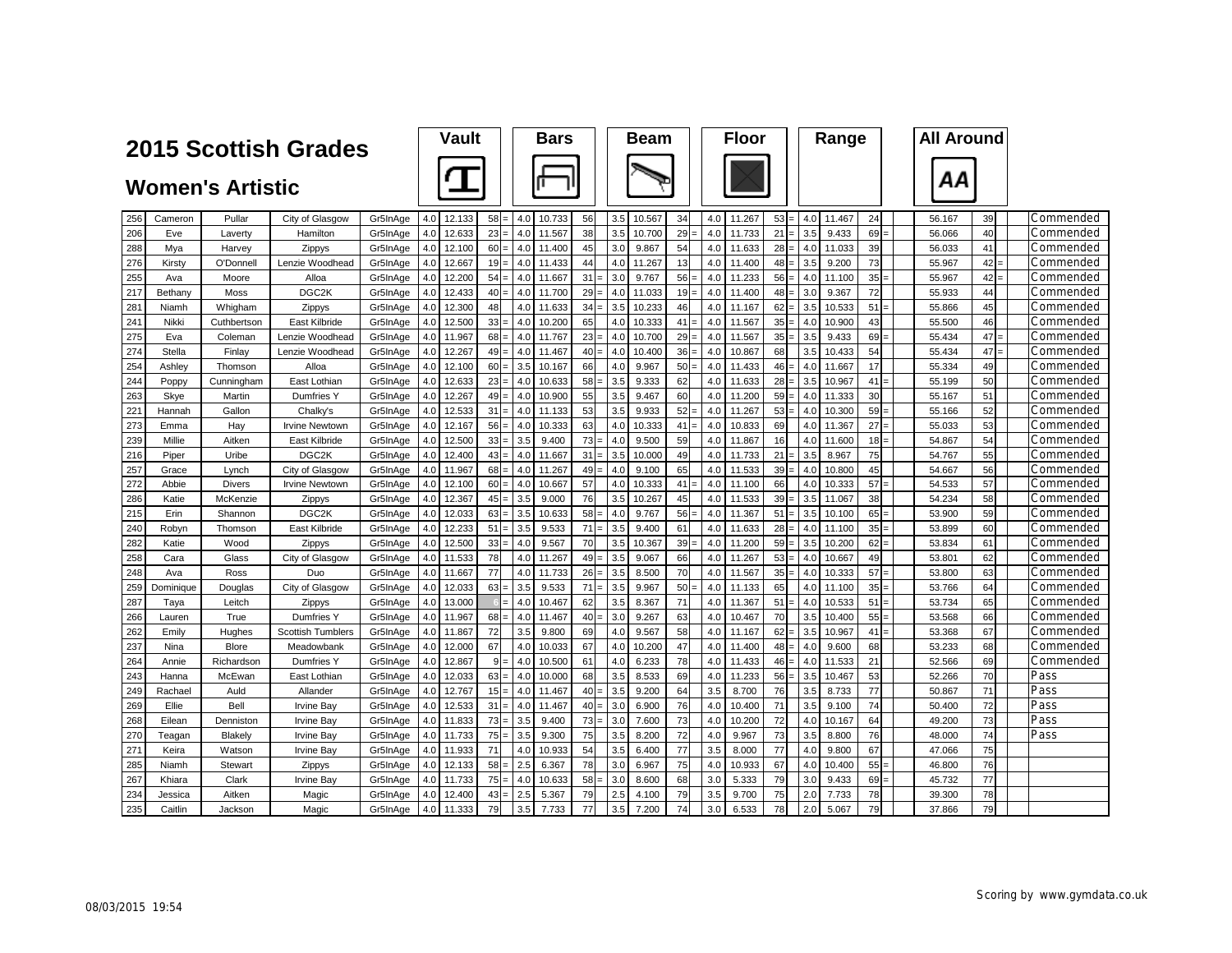**Women's Artistic**



Gr5OutAge

| No  | Name          |                 | Club              | Comp          | D   | VT     |                       | D          | UB     |                         | D   | BB     |                | D   | <b>FX</b> |                         | D   | <b>RC</b> |                | ΑА     |                |                    |
|-----|---------------|-----------------|-------------------|---------------|-----|--------|-----------------------|------------|--------|-------------------------|-----|--------|----------------|-----|-----------|-------------------------|-----|-----------|----------------|--------|----------------|--------------------|
| 296 | Sophie        | Cruickshank     | Aberdeen          | Gr5OutAge     | 4.0 | 12.633 | 20                    | 4.0<br>$=$ | 12.400 | $\overline{2}$<br>$=$   | 4.0 | 11.500 |                | 4.0 | 12.500    |                         | 4.0 | 12.233    | 3              | 61.266 |                | <b>Distinction</b> |
| 335 | Emma          | Struthers       | Fife              | Gr5OutAge     | 4.0 | 12.833 | $13 =$                | 4.0        | 12.233 |                         | 4.0 | 11.267 | $\overline{2}$ | 4.0 | 12.067    |                         | 4.0 | 12.433    |                | 60.833 | $\overline{2}$ | <b>Distinction</b> |
| 319 | Morgan        | Olesen          | Dundonald         | Gr5OutAge     | 4.0 | 13.000 |                       | 4.0        | 12.400 | $\overline{\mathbf{2}}$ | 4.0 | 11.200 |                | 4.0 | 12.233    | 3                       | 4.0 | 11.967    |                | 60.800 | 3              | <b>Distinction</b> |
| 322 | Tiree         | <b>Burchill</b> | West Lothian      | Gr5OutAge     | 4.0 | 13.200 |                       | 4.0        | 12.167 |                         | 4.0 | 11.267 | $\overline{2}$ | 4.0 | 12.000    | 8                       | 3.5 | 11.500    | 10             | 60.134 |                | Distinction        |
| 318 | Emma          | Boyd            | Dundonald         | Gr5OutAge     | 4.0 | 12.500 | 29                    | 4.0        | 12.567 | и                       | 4.0 | 10.967 | 9              | 4.0 | 12.267    | $\overline{\mathbf{2}}$ | 3.5 | 11.600    |                | 59.901 |                | Distinction        |
| 304 | Molly         | Drummond        | City of Edinburgh | Gr5OutAge     | 4.0 | 12.933 | $8 =$                 | 4.0        | 12.000 | $9 =$                   | 4.0 | 10.867 | $12 =$         | 4.0 | 11.833    | 12<br>$=$               | 4.0 | 11.267    | $15 =$         | 58.900 |                | Distinction        |
| 341 | Murron        | Ferriday        | Perth             | Gr5OutAge     | 4.0 | 13.033 |                       | 4.0        | 11.800 | $16 =$                  | 4.0 | 10.867 | $12 =$         | 4.0 | 12.000    | 8<br>$=$                | 4.0 | 11.133    | 24             | 58.833 | $\overline{7}$ | <b>Distinction</b> |
| 339 | Christie      | Smith           | Perth             | Gr5OutAge     | 4.0 | 12.200 | 44                    | 4.0        | 11.900 | 14                      | 4.0 | 11.000 | 8              | 4.0 | 12.100    |                         | 3.5 | 10.900    | $27 =$         | 58.100 | 8              | Distinction        |
| 316 | Nikki         | McKee           | Cumbernauld       | Gr5OutAge 4.0 |     | 12.267 | $42 =$                | 4.0        | 11.867 | 15                      | 4.0 | 10.933 | $10 =$         | 4.0 | 11.667    | 23                      | 4.0 | 11.267    | $15 =$         | 58.001 | 9              | Distinction        |
| 292 | Laetitia      | Jack            | Aberdeen          | Gr5OutAge     | 4.0 | 13.067 |                       | 4.0        | 11.933 | $11 =$                  | 3.5 | 10.333 | 23             | 4.0 | 11.833    | 12<br>$=$               | 3.5 | 10.767    | 30             | 57.933 | 10             | Distinction        |
| 336 | <b>Brooke</b> | Mathieson       | Garioch           | Gr5OutAge     | 4.0 | 12.000 | 50                    | 4.0<br>$=$ | 12.067 | 8                       | 4.0 | 11.100 |                | 4.0 | 12.067    |                         | 3.0 | 10.500    | $38 =$         | 57.734 | 11             | <b>Distinction</b> |
| 338 | Savannah      | Cordiner        | Garioch           | Gr5OutAge     | 4.0 | 12.600 | 23                    | 4.0        | 11.367 | 24                      | 4.0 | 10.933 | $10 =$         | 4.0 | 11.633    | 24<br>$=$               | 4.0 | 11.200    | $19 =$         | 57.733 | 12             | <b>Distinction</b> |
| 315 | Erin          | Cooper          | Cumbernauld       | Gr5OutAge     | 4.0 | 12.300 | 40                    | 4.0<br>$=$ | 11.200 | $28 =$                  | 4.0 | 11.267 | $\overline{2}$ | 4.0 | 11.567    | 27                      | 4.0 | 11.100    | 25             | 57.434 | $13 =$         | Commended          |
| 311 | Amy           | Findlay         | City of Aberdeer  | Gr5OutAge     | 4.0 | 12.400 | 34                    | 4.0        | 12.000 |                         | 3.5 | 9.967  | $26 =$         | 4.0 | 11.500    | 32                      | 4.0 | 11.567    |                | 57.434 | $13 =$         | Commended          |
| 312 | Keira         | Walker          | City of Aberdeen  | Gr5OutAge     | 4.0 | 12.533 | 28                    | 4.0        | 12.200 |                         | 4.0 | 9.933  | $29 =$         | 4.0 | 11.733    | 17                      | 4.0 | 10.933    | 26             | 57.332 | 15             | Commended          |
| 321 | Danielle      | Rodger          | West Lothian      | Gr5OutAge     | 4.0 | 12.867 | 11<br>$=$             | 4.0        | 11.600 | 19                      | 4.0 | 10.600 | 14             | 4.0 | 11.367    | 37                      | 3.5 | 10.800    | 29             | 57.234 | 16             | Commended          |
| 310 | Molly         | Russell         | City of Aberdeen  | Gr5OutAge     | 4.0 | 12.433 | 30                    | 4.0        | 11.667 | 18                      | 3.5 | 10.467 | $16 =$         | 4.0 | 11.367    | 37                      | 4.0 | 11.267    | $15 =$         | 57.201 | 17             | Commended          |
| 337 | Amy           | Smith           | Garioch           | Gr5OutAge     | 4.0 | 12.400 | 34                    | 4.0        | 11.233 | $26 =$                  | 4.0 | 10.400 | 21             | 4.0 | 11.700    | 20                      | 4.0 | 11.400    | 11<br>l=       | 57.133 | 18             | Commended          |
| 351 | Anna          | <b>Black</b>    | Auchterarder      | Gr5OutAge     | 4.0 | 12.833 | 13<br>$=$             | 4.0        | 11.933 | 11<br>$=$               | 4.0 | 9.667  | 38:            | 4.0 | 11.167    | 47                      | 4.0 | 11.400    | 11<br>l=       | 57.000 | 19             | Commended          |
| 314 | <b>Beth</b>   | Logan           | City of Glasgow   | Gr5OutAge     | 4.0 | 12.800 | 16                    | 4.0        | 11.333 | 25                      | 4.0 | 10.367 | 22             | 4.0 | 11.733    | 17<br>$=$               | 3.5 | 10.700    | 32             | 56.933 | 20             | Commended          |
| 340 | Ella          | Gannaon         | Perth             | Gr5OutAge     | 4.0 | 12.567 | $24 =$                | 3.5        | 9.033  | 51                      | 4.0 | 10.567 | 15             | 4.0 | 12.067    | $=$                     | 4.0 | 12.400    | $\overline{2}$ | 56.634 | 21             | Commended          |
| 306 | Julia         | Diaz            | City of Edinburgh | Gr5OutAge 4.0 |     | 12.067 | 48                    | 4.0        | 11.800 | $16 =$                  | 3.5 | 10.433 | $18 =$         | 4.0 | 11.833    | 12<br>$=$               | 4.0 | 10.500    | $38 =$         | 56.633 | 22             | Commended          |
| 297 | Erin          | <b>Stables</b>  | Aberdeen          | Gr5OutAge 4.0 |     | 12.700 | 18                    | 3.5<br>$=$ | 10.467 | 42                      | 4.0 | 10.200 | 25             | 4.0 | 11.867    | 11                      | 3.5 | 11.167    | 23             | 56.401 | 23             | Commended          |
| 328 | Erin          | Leckie          | Duo               | Gr5OutAge     | 4.0 | 12.167 | 45                    | 4.0<br>$=$ | 11.533 | 20                      | 3.5 | 9.800  | $35 =$         | 4.0 | 11.567    | 27                      | 4.0 | 11.200    | $19 =$         | 56.267 | 24             | Commended          |
| 290 | Lanna         | Watson          | Aberdeen          | Gr5OutAge     | 4.0 | 12.867 | 11                    | 4.0<br>$=$ | 11.033 | 31                      | 4.0 | 9.833  | $32 =$         | 4.0 | 11.733    | 17<br>$=$               | 4.0 | 10.733    | 31             | 56.199 | 25             | Commended          |
| 317 | Jessica       | Murray          | Dumfries Y        | Gr5OutAge     | 4.0 | 12.567 | 24                    | 4.0<br>$=$ | 11.233 | $26 =$                  | 4.0 | 10.300 | 24             | 4.0 | 11.700    | 20<br>$=$               | 4.0 | 10.300    | 42<br>l=       | 56.100 | 26             | Commended          |
| 313 | Leah          | Miller          | City of Aberdeen  | Gr5OutAge     | 4.0 | 12.400 | 34                    | 4.0        | 10.867 | $35 =$                  | 3.0 | 9.633  | 40             | 4.0 | 11.767    | 15                      | 4.0 | 11.400    | 11<br>l —      | 56.067 | 27             | Commended          |
| 291 | Kirsty        | Ewen            | Aberdeen          | Gr5OutAge     | 4.0 | 12.633 | 20                    | 4.0<br>$=$ | 10.867 | $35 =$                  | 3.5 | 9.833  | $32 =$         | 4.0 | 11.400    | 36                      | 3.5 | 11.200    | $19 =$         | 55.933 | 28             | Commended          |
| 331 | Nikola        | Kazmeirska      | East Lothian      | Gr5OutAge     | 4.0 | 12.167 | 45                    | 4.0<br>$=$ | 11.433 | $22 =$                  | 4.0 | 9.967  | $26 =$         | 4.0 | 11.633    | 24                      | 3.5 | 10.533    | 37             | 55.733 | 29             | Commended          |
| 309 | Erin          | Hall            | City of Edinburgh | Gr5OutAge     | 4.0 | 12.300 | 40                    | 4.0        | 11.433 | $22 =$                  | 4.0 | 8.867  | 47             | 4.0 | 11.700    | 20                      | 4.0 | 11.300    | 14             | 55.600 | 30             | Commended          |
| 294 | Elise         | Inverarity      | Aberdeen          | Gr5OutAge     | 4.0 | 13.133 | $\overline{2}$<br>$=$ | 3.5        | 9.633  | 48                      | 4.0 | 10.433 | $18 =$         | 4.0 | 11.767    | 15                      | 3.5 | 10.333    | 41             | 55.299 | 31             | Commended          |
| 307 | Rachel        | Cowe            | City of Edinburgh | Gr5OutAge     | 4.0 | 12.933 | 8 <sup>1</sup>        | 4.0<br>$=$ | 10.667 | $39 =$                  | 4.0 | 9.933  | $29 =$         | 4.0 | 11.900    | 10                      | 3.5 | 9.800     | 47             | 55.233 | 32             | Commended          |
| 330 | Jenna         | Mercer          | East Lothian      | Gr5OutAge     | 4.0 | 12.967 |                       | 4.0        | 10.900 | 34                      | 3.5 | 9.833  | $32 -$         | 4.0 | 11.300    | 41                      | 3.5 | 10.067    | 45             | 55.067 | 33             | Commended          |
| 300 | Megan         | Gardner         | Alloa             | Gr5OutAge     | 4.0 | 12.633 | 20                    | 4.0<br>$=$ | 11.500 | 21                      | 3.5 | 8.867  | $47 =$         | 4.0 | 11.433    | 34                      | 4.0 | 10.633    | 34             | 55.066 | 34             | Commended          |
| 295 | Daniella      | Reid            | Aberdeen          | Gr5OutAge 4.0 |     | 12.400 | $34 =$                | 4.0        | 10.967 | $32 =$                  | 4.0 | 9.467  | 43             | 4.0 | 11.567    | 27<br>$=$               | 3.0 | 10.500    | $38 =$         | 54.901 | 35             | Commended          |

AA